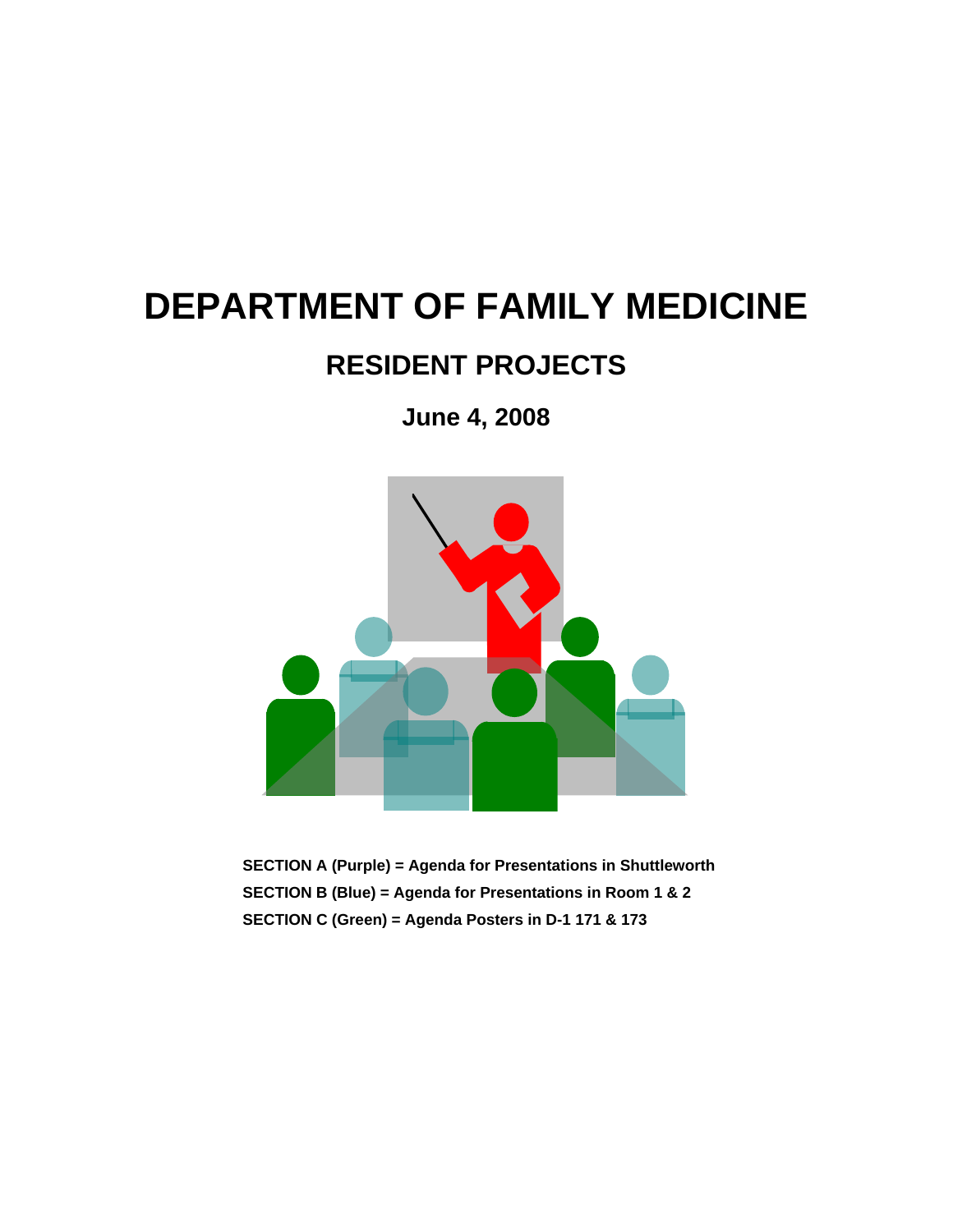### **SECTION A**

#### **PRESENTATIONS – SHUTTLEWORTH**

| <b>TIME</b> | <b>PRESENTER</b>                                                       | <b>PRESENTATION</b>                                                                                          |  |
|-------------|------------------------------------------------------------------------|--------------------------------------------------------------------------------------------------------------|--|
| 08:30       | Coffee, Refreshments - Outside Room D1-171 and D1-173, Poster Displays |                                                                                                              |  |
| 08:50       | Dr. Stephen Wetmore                                                    | Opening Remarks in Shuttleworth                                                                              |  |
|             |                                                                        | Vitamin B12 Status of Patients on Metformin in an Academic Family Medicine                                   |  |
| 09:00       | Hernan Boniolo                                                         | Practice in SW Ontario                                                                                       |  |
| 09:15       | Sharadindu Rai                                                         | Outcomes of the Annual Physical Examination                                                                  |  |
| 09:30       | <b>Betty Lee</b>                                                       | Family Medicine After-hours Telephone Service: Evaluating Utility, Effectiveness<br>and Patient Satisfaction |  |
| 09:45       | Alexandra Yudin                                                        | Use of Verbal Fluency as a Screening Test for Memory Impairment                                              |  |
| 10:00       | Stephen Keleher                                                        | Palliative Care in a Young Adult Patient with Adrenocortical Carcinoma: A Case<br>Report                     |  |
| 10:15       | Dorota Marczuk                                                         | Case of 59 Year Old Female with Vulvar Itching                                                               |  |
| 10:30       |                                                                        | Coffee, Refreshments -Outside Room D1-171 and D1-173, Poster Displays                                        |  |
| 10:45       |                                                                        |                                                                                                              |  |
| 11:00       | <b>Sunil Mehta</b>                                                     | The Case of Mr. G: An Illustration of Malingering                                                            |  |
| 11:15       | <b>Carol Mills</b>                                                     | Pediatric Recurrent Abdominal Pain: A Case Report of Parasitic Infection                                     |  |
| 11:30       | Monica Nijhawan                                                        | Selective Mutism: A Case Report                                                                              |  |
| 11:45       | Angela Novena                                                          | Female Genital Mutilation: A Case Studey                                                                     |  |
| 12:00       | <b>Christie Perry</b>                                                  | Esophageal Adenocarcinoma in a Young, Obese Female Smoker: A Case Report                                     |  |
| 12:15       | <b>Lunch - Livingston Lounge</b>                                       |                                                                                                              |  |
| 12:30       |                                                                        |                                                                                                              |  |
| 12:45       |                                                                        |                                                                                                              |  |
| 13:00       |                                                                        |                                                                                                              |  |
| 13:15       | Matthew Shaw                                                           | Portal Vein Thrombosis Secondary to Factor V Leiden: A Case Report                                           |  |
| 13:30       | Ghazala Sultan                                                         | <b>Acute Pain Crisis</b>                                                                                     |  |
| 13:45       | <b>Christel Tayag</b>                                                  | More Than Just a Bug Bite                                                                                    |  |
| 14:00       | Erica Van Daalen                                                       | Acute Management of Hand and Upper Limb Fractures: A Teaching Manual                                         |  |
| 14:15       |                                                                        |                                                                                                              |  |
| 14:30       |                                                                        |                                                                                                              |  |
| 14:45       |                                                                        |                                                                                                              |  |
| 15:00       |                                                                        |                                                                                                              |  |
| 15:15       |                                                                        | Poster Displays - Rooms D1-171 and D1-173                                                                    |  |
| 15:30       |                                                                        |                                                                                                              |  |
| 15:45       |                                                                        |                                                                                                              |  |
| 16:00       |                                                                        |                                                                                                              |  |
|             |                                                                        |                                                                                                              |  |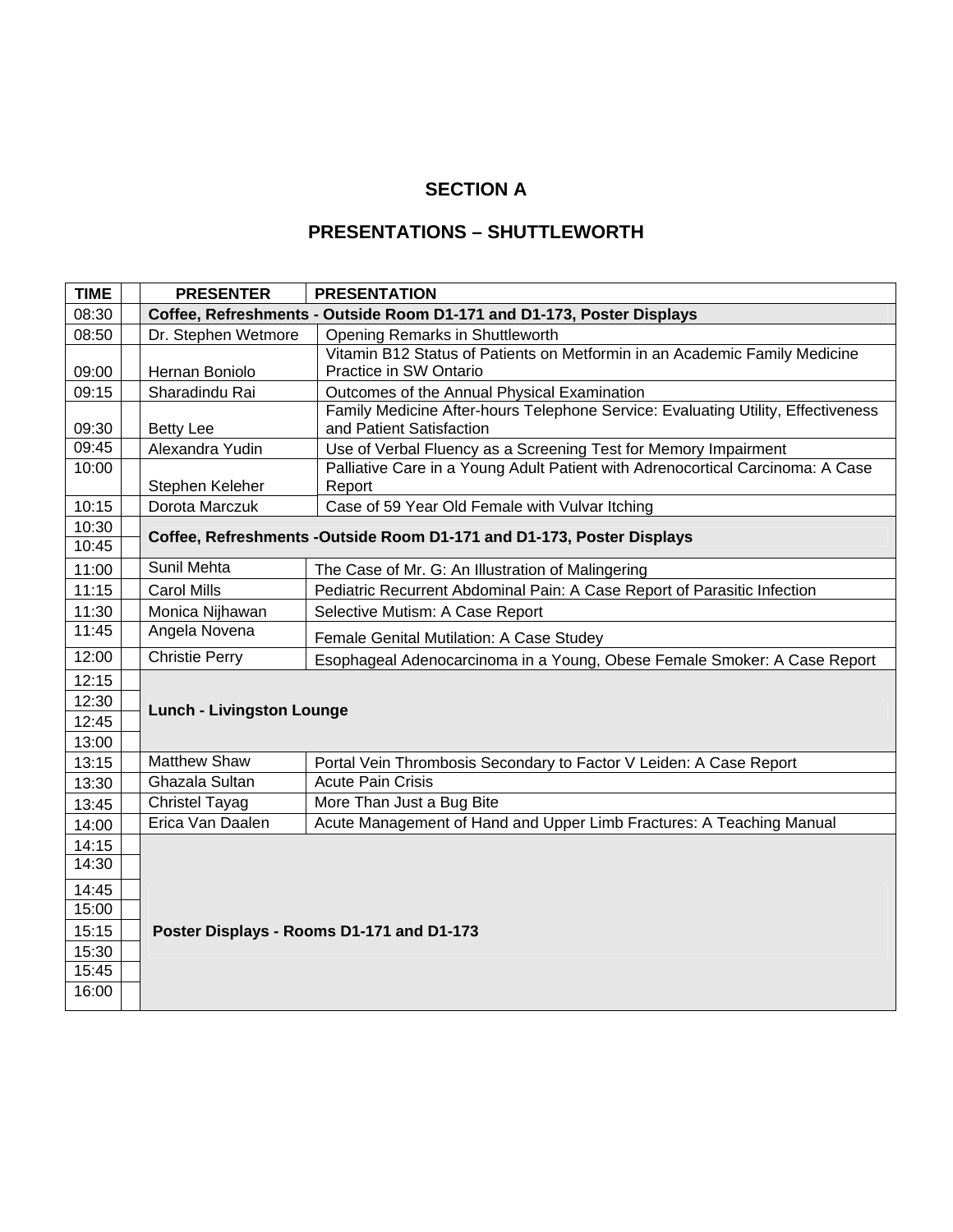### **Vitamin B12 status of patients on metformin in an academic family medicine practice in SW Ontario**

#### *Dr. Hernan Boniolo*

Vitamin B12 deficiency is a common cause of macrocytic anemia and has been implicated in a spectrum of neuropsychiatric disorders ranging from peripheral neuropathy and dementia to depression and personality changes, even cardiac disease can be triggered by cobalamin deficiency.

There are several studies that have shown that long-term therapy with metformin is associated with decreased levels of vitamin B12. Studies have also shown that measurements of metabolites such as methylmalonic acid and homocysteine are more sensitive in the diagnosis of vitamin B12 deficiency than measurements of serum B12 levels alone, specially on those patients with vitamin B12 levels between 100 and 400pg/mL.

We have decided to conduct a study in which the participants will be tested one time only for serum B12 levels and folate. Patients with low folate will be excluded from the study. Patients with B12 levels less than 100pg/mL will be considered automatically B12 deficient and those with levels higher than 400pg/mL will be considered not deficient. Those patients with levels between 100 - 400pg/mL will be tested for serum methylmalonic acid levels and serum homocysteine levels. If these two levels are elevated B12 deficiency will be confirmed.

With the results of this study we hope to show that patients undergoing treatment with metformin in our clinic have an underlying vitamin B12 deficiency that has gone undiagnosed. We also hope to prove that the measurements of methylmalonic acid and homocysteine levels are needed in order to properly assess vitamin B12 deficiency.

### **Outcomes of the Annual Physical Examination**

#### *Dr. Sharadinhu Rai*

Early Canadian Task Force on Preventive Health Care recommendations (1979) stated the annual physical examination (APE) should be abolished. This study evaluated whether selected physical exam and laboratory components were more likely to be completed within the context of an APE than at random patient visits over the course of a year, whether components were more likely to yield positive results if done within the APE, and whether they had an impact on the number of chronic patient problems.

**Methods***:* This descriptive, quantitative, retrospective chart review divided an SRS of 1000 patients at SJFMC, London, Ontario into two groups: those who had an APE in 1998 and those who did not. Statistical tests were applied to selected components. Patients' descriptive data (age, as well as height and weight when available) were also recorded.

**Results***:* Cardiac, respiratory, abdominal, and pelvic examination were more likely to be performed within the context of an APE than without (p<0.001, Chi Statistic). Most of these components also had significance or borderline significance for being more likely to have positive results outside the context of the APE. 0.69% of adults age 50 or over had FOBT. Most laboratory components did not reach significance. Patients with APE had significantly lower BMI (25) than those who did not (26). The APE had no impact on chronic patient concerns.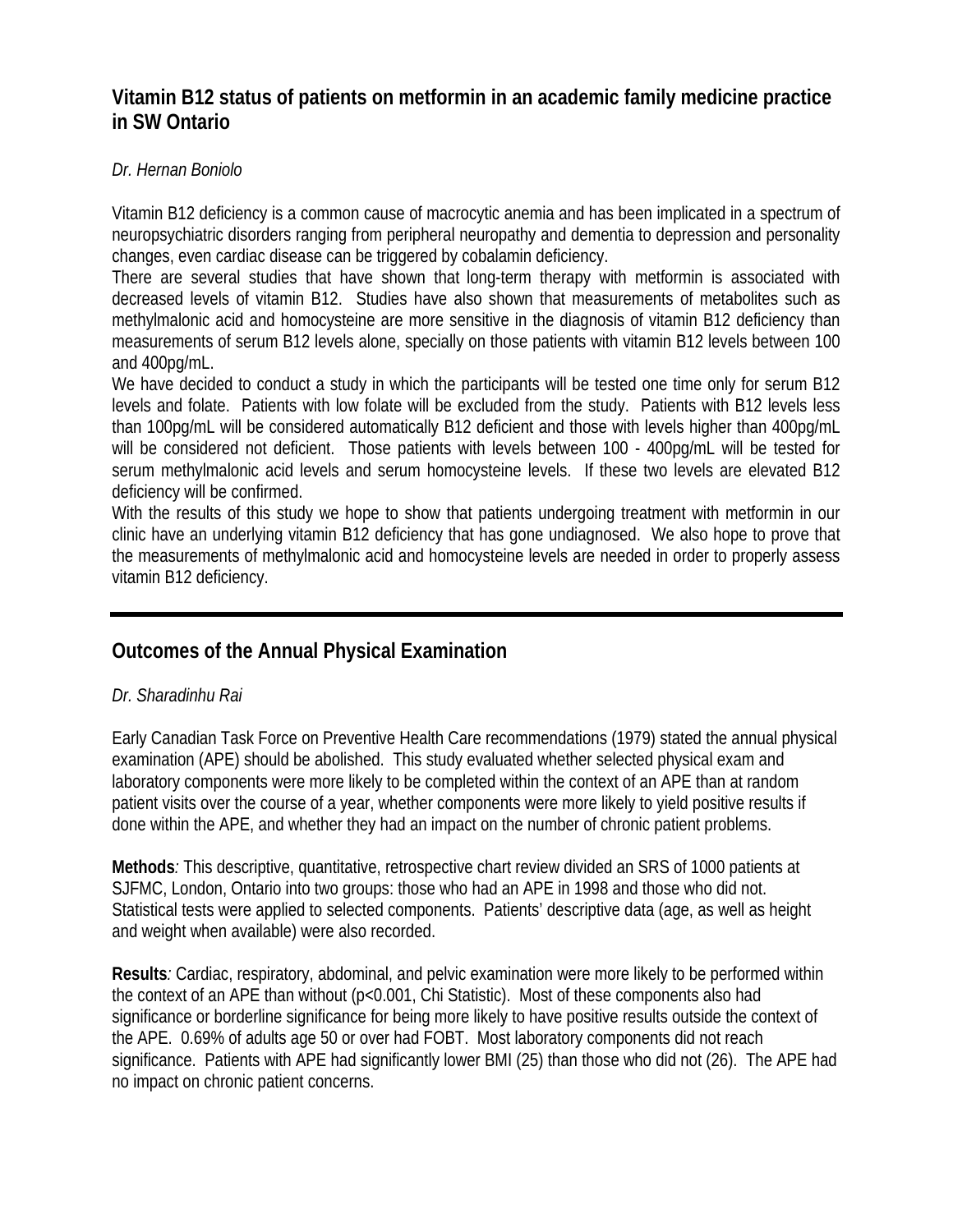**Conclusions**: The APE was more likely to result in physical examination maneuvers of unproven benefit than the average patient visit, had no impact on chronic patient concerns, and had no impact on the delivery of FOBT.

### **Family Medicine After-hours Telephone Service: Evaluating Utility, Effectiveness and Patient Satisfaction**

*Dr. Betty Lee* 

**Background:** There is an increasing emphasis on the use of after-hours call services in family medicine to provide more comprehensive care to patients. Another presumed benefit of telephone medicine is the potential reduction of inappropriate ER visits. Sunnybrook Family Medicine Department has offered afterhours telephone medicine for over 35 years; however, its benefits have not yet been fully evaluated.

**Objective:** Our goals were to assess, with respect to our after-hours telephone service: (1) volume and seriousness of calls received (2) if unnecessary ER visits are reduced and (3) determine patients' satisfaction.

**Methods:** Family practice residents recorded all patient-initiated after-hours telephone contacts between January to March 2008 and completed a resident survey for each of the calls. Study personnel then telephoned the patients within 1-2 weeks of their call for completion of a patient survey. Data collected assessed the patients' reasons for calling, seriousness of conditions, preventable ER or office visits and satisfaction with the service.

**Results:** A total of 72 patient call records with 72 resident surveys were submitted. Of those records, 57 patient surveys were completed. It is estimated that our service prevented 17 unnecessary emergency room visits. Patient satisfaction was high. The most common reasons for calls were gastrointestinal and musculoskeletal complaints. There was a moderate correlation between the perceived urgency of the conditions from the opinions of the residents and the patients.

**Conclusions:** The majority of usage occurred over the weekend. The after-hours telephone service was well received by patients and prevented unnecessary emergency room visits.

- 1. Family medicine resident, Department of Family Medicine, Schulich School of Medicine and Dentistry, The University of Western Ontario, London, Ontario.
- 2. Family medicine resident, Department of Family Medicine, Faculty of Medicine, University of Toronto, Toronto, Ontario.
- 3. Faculty Member, Family Medicine. Department of Family Medicine, Schulich School of Medicine and Dentistry, The University of Western Ontario, London, Ontario.
- 4. Faculty Member, Family Medicine Department of Family Medicine, Faculty of Medicine, University of Toronto, Toronto, Ontario.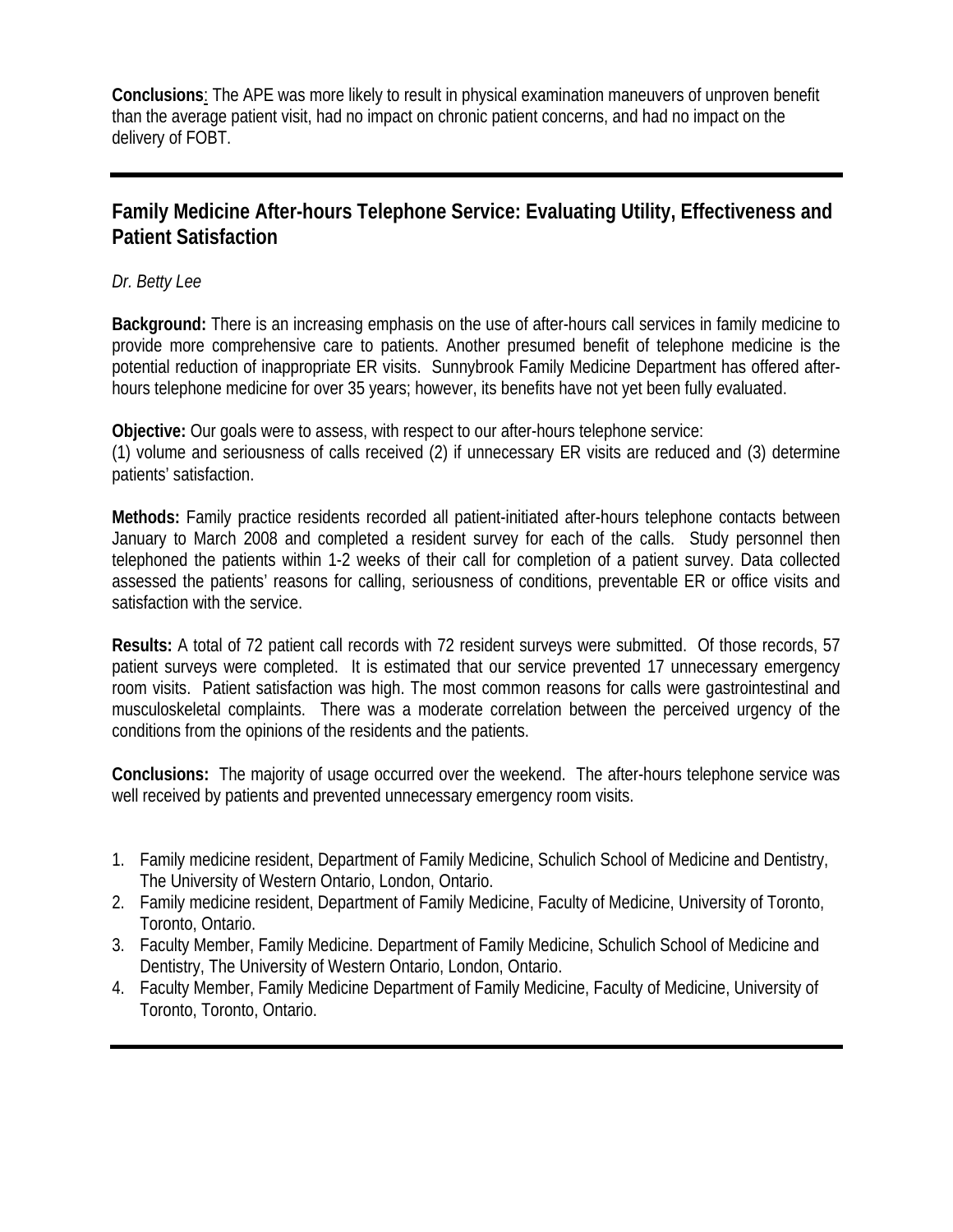# **Use of Verbal Fluency as a Screening Test for Memory Impairment**

#### *Dr. Alexandra Yudin*

**Purpose:** To determine the usefulness of Verbal Fluency Testing as a screening tool for memory impairment in patients older than 65 years of age.

**Objective:** To identify the percentage of patients over 65 years of age who failed a Verbal Fluency Test and were found to have significant memory impairment upon further cognitive testing and clinical assessment.

#### **Methodology:** Type of study design: Patient Chart Audit.

We audited 400 charts of patients age 65 or over who had been seen in the last 18 months on Dr Jordan's team at the Byron Family Medical Centre. Initially, we determined how many patients over age 65 years of age were offered the screening test (Verbal Fluency). Secondly, how many of those tested were screenpositive. Finally, we determined how many of all screen-positive patients went on to have a detailed cognitive assessment and how many of those were found to have significant memory impairment.

**Results:** Out of 80 patients who had an abnormal Verbal Fluency test 63.8% (51) were diagnosed with Normal Aging, 6.3% (5) with Dementia, 15 % (12) with Mild Cognitive Impairment and 15 % (12) with Memory Impairment not yet diagnosed. The sensitivity of the Verbal Fluency Test was 68%, and the specificity was 71%.

Recall that the term "Normal Aging" in our study was used to identify the group of patients that had no evidence of cognitive compromise. It did not refer to their general state of health.

**Conclusion:** The Verbal fluency test appears to be a simple and useful test to screen geriatric population for memory impairment.

However, if cognitive compromise is suspected it is probably better to proceed with more detailed testing even though it is time-consuming.

### **Palliative Care in a Young Adult Patient with Adrenocortical Carcinoma: A Case Report**

#### *Dr. Stephen Keleher*

Palliative Care is the endpoint of a continuum of care from birth to death. Managing pain and other symptoms, helping patients and their families/caregivers determine goals of care, and providing psychological, emotional, and spiritual support are all equally valued. Through a case presentation, the unique challenges of providing palliative care to a young adult patient with adrenocortical carcinoma are highlighted. Absence from work and study, interrupted plans for vocation and relationships, decreased selfesteem, and loss of independence can all affect the illness experience of young adults with cancer. As with all palliative care, a multidisciplinary and patient-centred approach is required in order to meet the needs of patient and family. The Edmonton Symptom Assessment Scale is shown to be a valuable tool for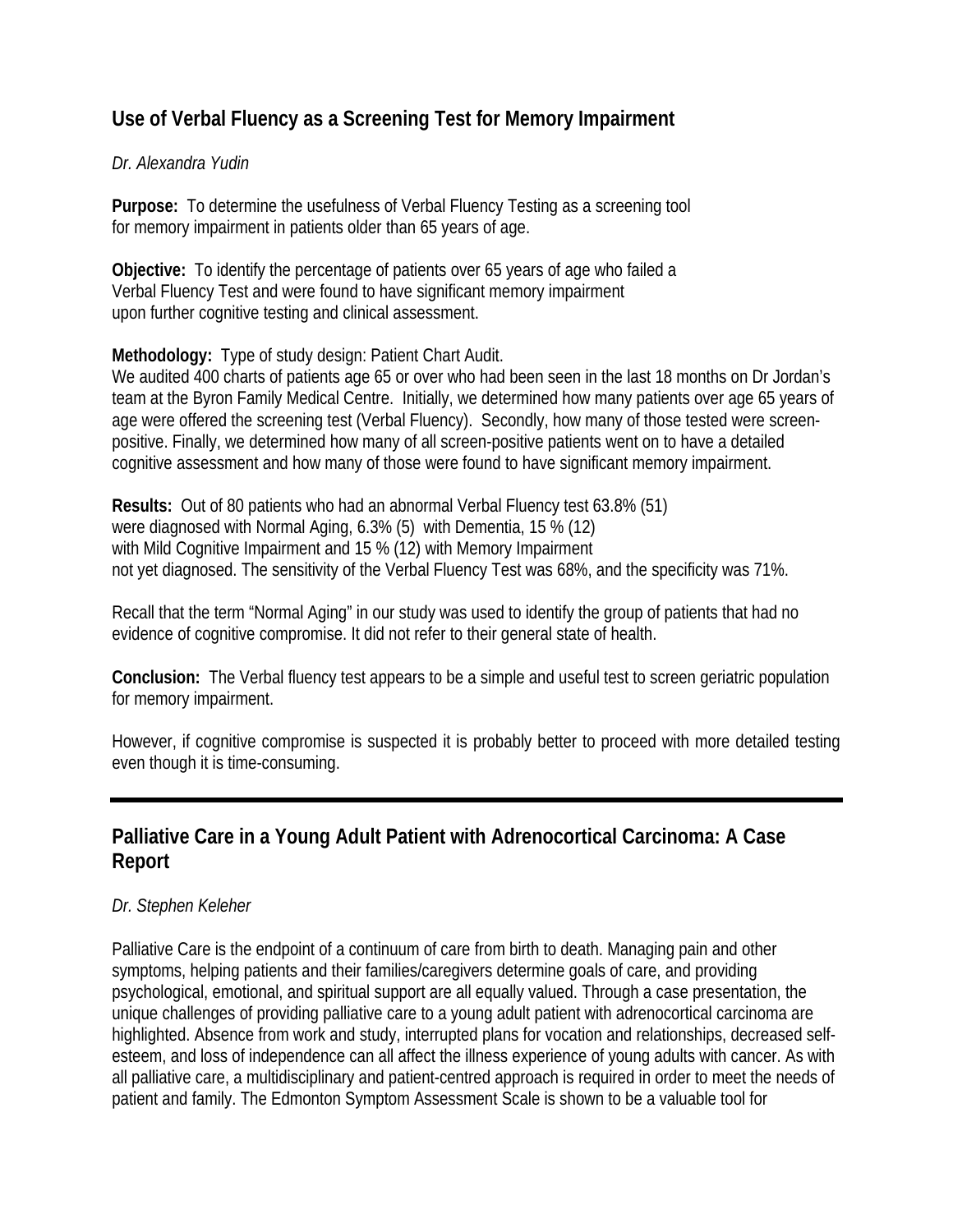addressing a wide range of physical, as well as psychosocial symptoms. In planning further management, a supportive environment, continuity of care, and good communication are as important as proactive management of symptoms.

# **Case of 59 Year Old Female With Vulvar Itching**

#### *Dr. Dorota Marczuk*

Vulvar complaints are common, especially in young women. Vulvar intraepithelial neoplasia (VIN) is a premalignant change leading to vulvar cancer mainly in premenopausal population. Family physicians are in a good position to diagnose VIN early.

There is a need to increase the awareness of both women and physicians, because there is evidence of diagnostic delays in patients with vulvar cancer.

This is a case presentation of a 59 year old female diagnosed with vulvar intraepithelial neoplasia grade three. A literature search of Ovid and Medline databases and major clinical guidelines was performed. Results of that search are presented here and include definition and epidemiology of vulvar intraepithelial neoplasia, risk factors, clinical presentation, grading system, differential diagnosis and techniques of diagnostic biopsy, prognosis and treatment. This literature review revealed that our patient had classic risk factors and a very typical clinical presentation.

The incidence of human papilloma virus-related vulvar intraepithelial neoplasia is increasing worldwide. This is associated with an increasing incidence of invasive vulvar cancer in young women. There are associations with a history of genital warts, multiple sexual partners, smoking, immunosuppression, and socioeconomic status. On clinical presentation 20-50% of women are asymptomatic. Others complain of pruritus, soreness, irritation, altered sexual functioning, and distortion of body image. There is no pathognomonic clinical appearance of lesions representing vulvar intraepithelial neoplasia.

A substantial delay in presentation was noted in > 50% of women with VIN3. The diagnosis can be difficult. Symptoms are incorrectly assumed to be due to genital infections (candidiasis, genital condylomata) or hormonal deficiency changes.

Randomized controlled trials or national guidelines on the management of vulvar intraepithelial neoplasia [are not existing. cf. do not exist]

Punch biopsy is the gold standard in diagnosis of vulvar intraepithelial neoplasia. A biopsy is recommended in chronic vulvar lesions and is usually well tolerated if done in office settings in a supportive environment.

# **The Case of Mr. G: An Illustration of Malingering**

#### *Dr. Sunil Mheta*

Malingering remains a significant problem in the health care industry accounting for approximately 10% of all expenditure for health care in North America. Recognizing the malingering patient is important not only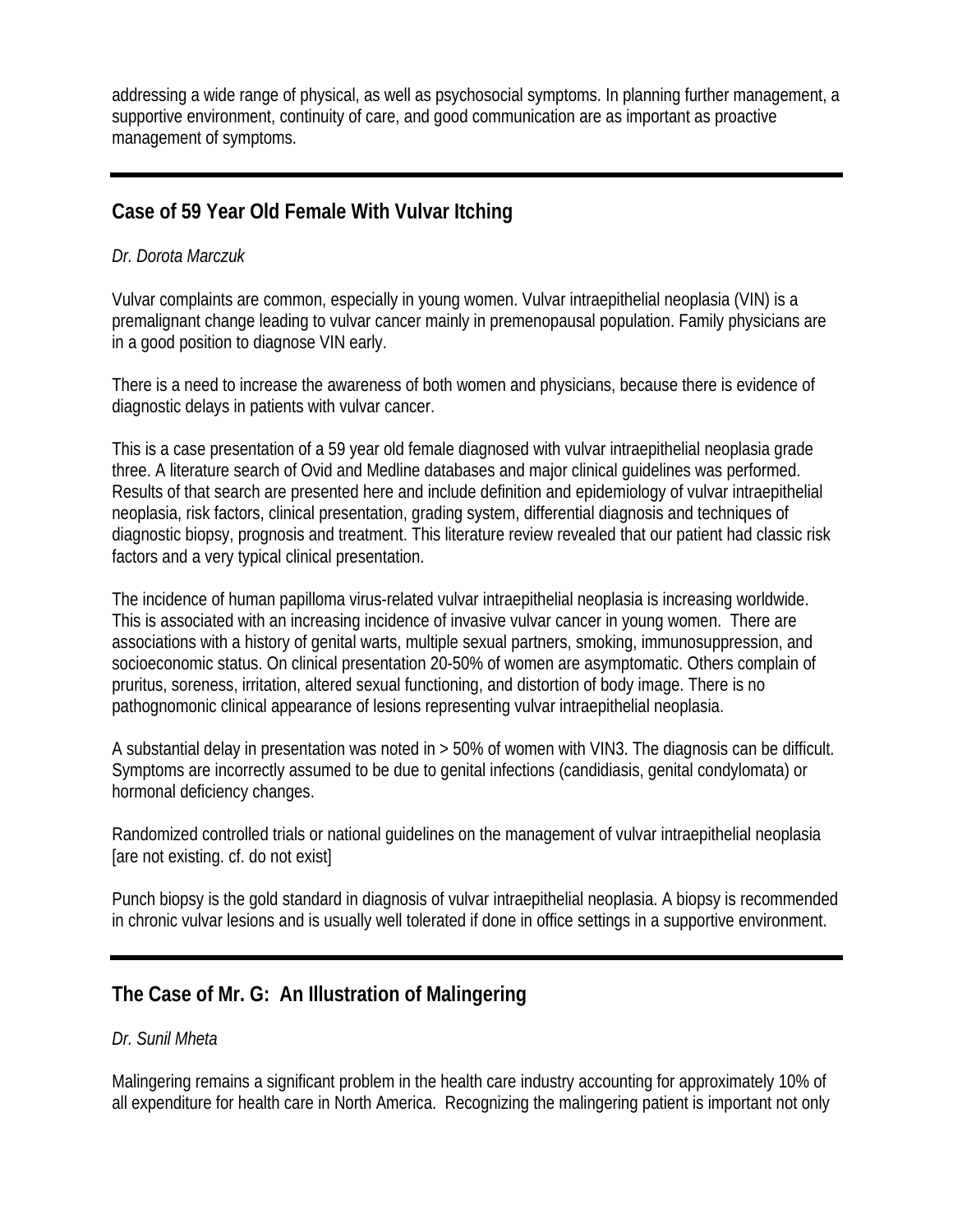to prevent health care fraud but to be able to distinguish between legitimate disease and falsified symptoms. This report examines the history of a single patient at the Victoria Family Medical Centre encountered by the author as a resident. The details of various discrepancies in his presentation to the clinic and to other specialties are outlined as well as the possible reasons for his suspected malingering. A brief outline of malingering and techniques used in detecting the malingerer are provided followed by a description of possible management options. The plan for the patient at the centre of this case is then presented.

# **Pediatric Recurrent Abdominal Pain: A Case Report of Parasitic Infection**

#### *Dr. Carol Mills*

In the past, I had tested for parasitic infections in patients that reported with chronic diarrhea, recent travel or camping and/or perianal pruritis. These symptoms were suggestive of Giardia lamblia and pinworm, the two very common parasites that I was familiar with. The case reported here is of a nine year old male presenting with chronic recurrent intermittent abdominal pain, foul smelling belching and flatus. His history was negative for heartburn, weight loss, diarrhea, nausea, and vomiting. He had not traveled or camped recently and there were no sick contacts. Social history revealed that he lived with his mother, as his father had died when the patient was a young child. His mother reported that he was a well adjusted young boy despite losing his father. Examination was unremarkable. This patient is an example of a child with chronic recurrent abdominal pain. Although there were no alarm symptoms accompanying the abdominal pain I felt the patient required some work up due to the fears and expectations of his mother. Parasitic infection was not in my differential diagnosis, but the staff person suggested testing for ova and parasites. To my surprise, the patient had not just one, but two parasites; Entamoeba vermicularis and Dientamoeba fragilis. A review of the literature reveals that parasitic infections can cause a variety of gastrointestinal symptoms. Although many parasitic infections do present with the classic history of travel or camping and diarrhea, the literature suggests that this is certainly not required, and in fact many infections can be asymptomatic. This report will discuss the common and uncommon presentations of these two parasites and how to recognize and treat them appropriately.

# **Selective Mutism: A Case Report**

#### *Dr. Monica Nijhawan*

Selective mutism is a relatively rare disorder of childhood which has a significant impact on a child's development if it persists. A case of a seventeen year old boy with selective mutism is presented to illustrate how various factors, including genetic and environmental, have led to treatment resistance and a poor outcome. Clinical literature is reviewed to help understand the disorder and show its relationship to anxiety disorders, such as social phobia. Various treatment options including behavioral therapy, pharmacological therapy, and individualized therapy are explored and discussed as they relate to the case.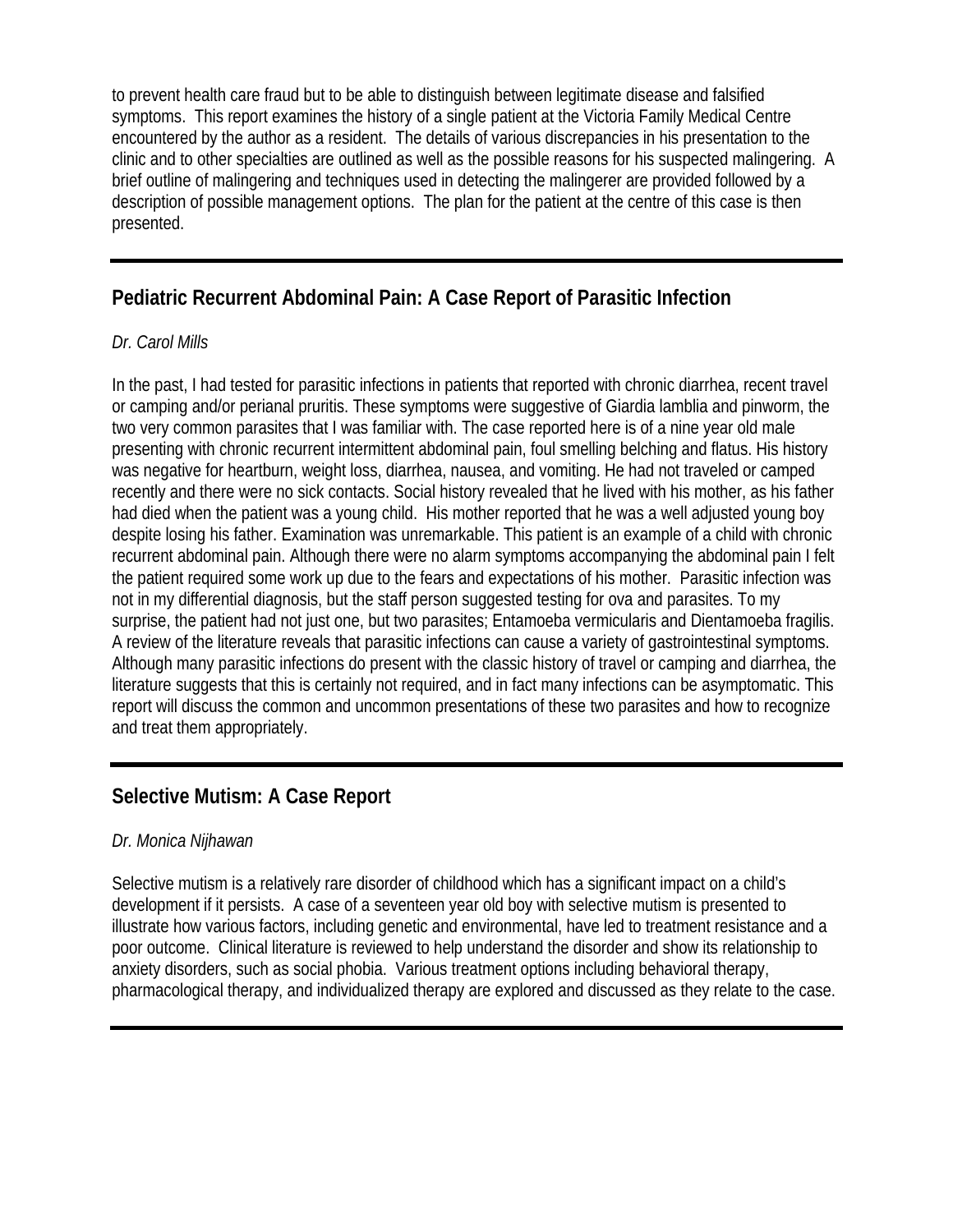# **Female Genital Mutilation: A Case Study**

#### *Dr. Angela Novena*

The customary and cultural act of altering a young woman's genitalia has been in practice for centuries in many areas of the world. Female genital mutilation (FGM), otherwise know as female circumcision, affects 100 to 140 million women in the world today, and 2 million are at risk every year of undergoing some form of genital cutting. It is most commonly preformed in Sub-Saharan Africa, Asia and parts of the Middle East, mostly by societies the follow the Muslim faith.<sup>6</sup> It is defined by The World Health Organization as "all procedures which involve partial or total removal of external female genitalia or other injury to female genital organs, whether for cultural or any other non-therapeutic reasons" (WHO 1995).<sup>6</sup> Due to increased immigration from countries that routinely perform these acts, more Canadian physicians are encountering women who have experienced this practice. There are many medical and psychosocial consequences of FGM, and as a result, it is imperative that health professionals are aware of these issues, and are able to recognize, understand and treat FGM. This paper will explore the cultural beliefs of FGM and it's classification system. It will discuss the many complications these women experience, both immediate and long term. The case of A.M, a Sudanese woman, and the obstetrical complications she experiences as a result of her circumcision, will illustrate some of these complications.

### **Esophageal adenocarcinoma in a young, obese female smoker: a case report**

#### *Dr. Christie Perry*

**Background***:* The incidence of esophageal adenocarcinoma (EAC) has increased dramatically over the past three decades. Many cases are advanced at the time of diagnosis and have a poor prognosis. Although, studies have demonstrated that prognosis can be improved with early detection and treatment. Identifying potential risk factors for this disease is essential for early detection. The present case report describes a 27-year-old woman who developed EAC. The main objective of this report was to identify any risk factors that may have played a role in the development of her cancer.

**Methods***:* Information on the subject was obtained through a chart review and discussion with her family physician. A literature review was completed to identify the risk factors implicated in the development of this cancer.

**Results***:* The two major risk factors associated with the development of EAC are chronic gastroesophageal reflux disease and obesity. Other risk factors include cigarette smoking, low fibre diets, low socioeconomic status and the absence of H. pylori infection. The patient in this case study was identified to have two risk factors, obesity and smoking.

**Conclusion***:* Physicians must be aware of the risk factors for EAC. Identifying patients at risk for this cancer may lead to earlier, more aggressive investigations and potentially earlier diagnosis and treatment. In addition, modifying potential risk factors, such as obesity and smoking, may help prevent this disease. Further studies in EAC prevention need to be conducted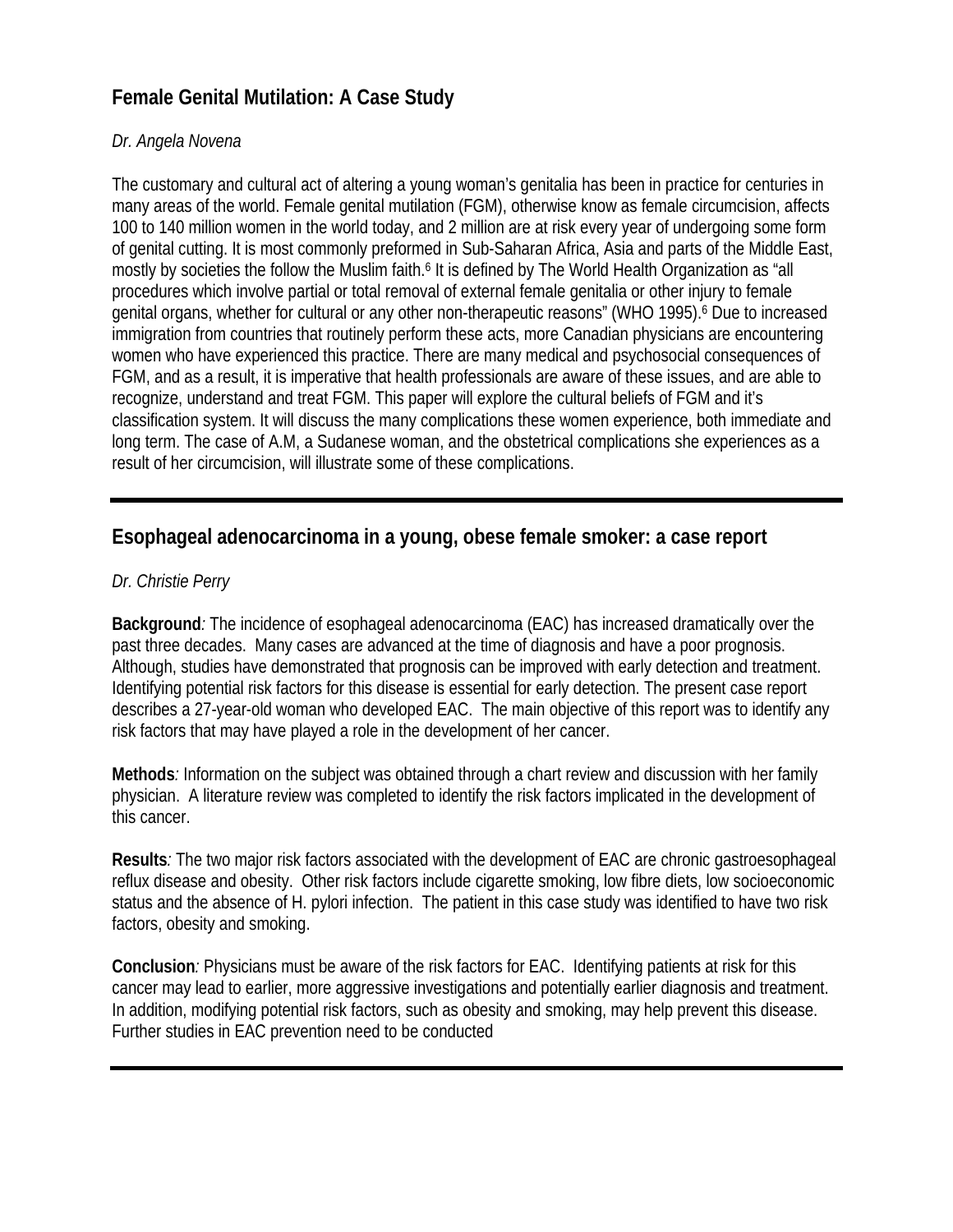# **Portal Vein Thrombosis Secondary to Factor V Leiden. A Case Report**

#### *Dr. Matthew Shaw*

Factor V Leiden is the most common cause of inherited venous thrombosis. The clinical implications of Factor V Leiden can vary depending on the number of affected alleles, and the presence of other procoagulant factors. I present the case of JW, a 29 year old man who was discovered to be heterozygous for Factor V Leiden following the diagnosis of portal vein thrombosis.

### **Acute Pain Crisis**

Dr. Ghazala Sultan

#### **Objectives:**

- 1. To describe a case of an advanced cancer patient presenting with an acute pain crisis. Patient's cancer history and medical condition during his hospital admission will be discussed
- 2. To provide an out line for the management of an acute pain crisis in Palliative care

**Case**: A 47 yrs old male with widely Metastatic Malignant Melanoma was admitted to our PCU from ER, presenting with severe abdominal pain. There were no chemo or surgical options and the patient's main goal was to have his pain alleviated.

We will present a day by day synopsis of the different Opioids and other analgesics as well as amount Used to manage this patient's acute pain.

During his stay in the hospital he had repeated episodes of acute pain, each requiring control with high doses of I/V narcotics, due to his high pain threshold.

He received thousands of milligrams of narcotics on daily basis without showing any signs of toxicity. After 4 days of continues efforts, using a combination of analgesics satisfactory pain control was achieved and the patient died peacefully.

**Conclusion:** Acute pain crisis require prompt assessment and proper management especially in terminal cases.

There is often reluctance to use Opioids due to potential side effects.

It is imperative to have proper knowledge about Opioid pharmacology and be comfortable with different dosing strategies, to manage an acute pain crisis.

Delay in the management and under dosing may lead to unnecessary suffering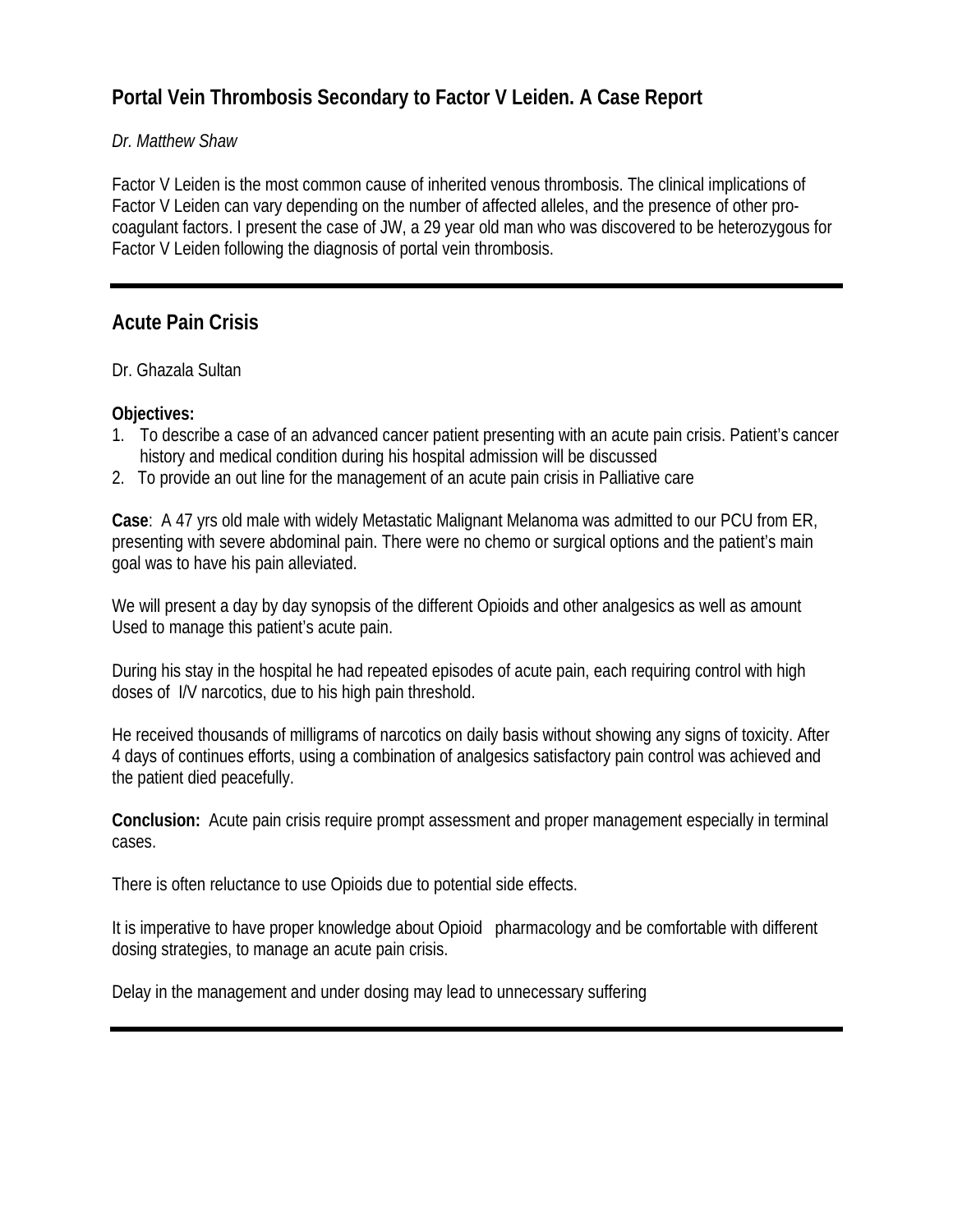# **More than Just a Bug Bite**

#### *Dr. Christel Tayag*

It's not really just a mosquito bite anymore. It may actually be 'More than just a bug bite.' These pesky mosquitoes not only give you uncomfortable, itchy, red, inflamed hives, they can also give you diseases. There are many diseases that mosquitoes transmit, depending on which part of the world you are in. This project will focus on the disease mosquitoes transmit in North America, particularly, Canada – WEST NILE VIRUS.

The purpose of this project is to present a case of West Nile virus, which has become more prevalent in recent years. This case will also help in recognizing different presentations of the illness.

Key findings of this project revealed that West Nile virus can present in different forms. The virus can present as a flu-like illness to more severe neurological forms, such as encephalitis, meningitis, acute flaccid paralysis, and in extreme cases – death.

The key message of this project is awareness and prevention.

# **Acute Management Of Hand and Upper Limb Fractures: A Teaching Manual**

#### *Dr. Erica Van Daalen*

"The Family Physician is a resource to a defined patient population" is one of the four guiding principles of family medicine. Encompassed in this, is the recognition of deficits of knowledge and skills, and the self directed achievement towards their development. In response to a deficit I had, one shared by many family practice residents, is the basic knowledge of fracture management.

According to a recent CIHI study on leading trauma ED visits and admissions, fracture and dislocations of the upper extremity account for 12% and 16% respectively. However in a national survey of family physicians, one of the most reported areas of deficiencies was the management of fractures (reductions, casting) with only 32.6% of all physicians providing this service to their patient population.

Reflecting on my personal training, I have spent collectively 8h in formal instruction on fracture management either through orthopedics clinics (with cast technicians or residents/fellows in orthopedics) or in the emergency department. Do I feel I am a resource to my practice population?

In response to this, I have developed a brief teaching module demonstrating the recognition and management of 9 upper extremity fractures which can be completely managed by a primary care physician. The module is geared for clinical clerks or PGY-1 residents interested in gaining a solid, basic approach to fracture management which will in turn facilitate a more complex understanding when rotating through a primary care specialty.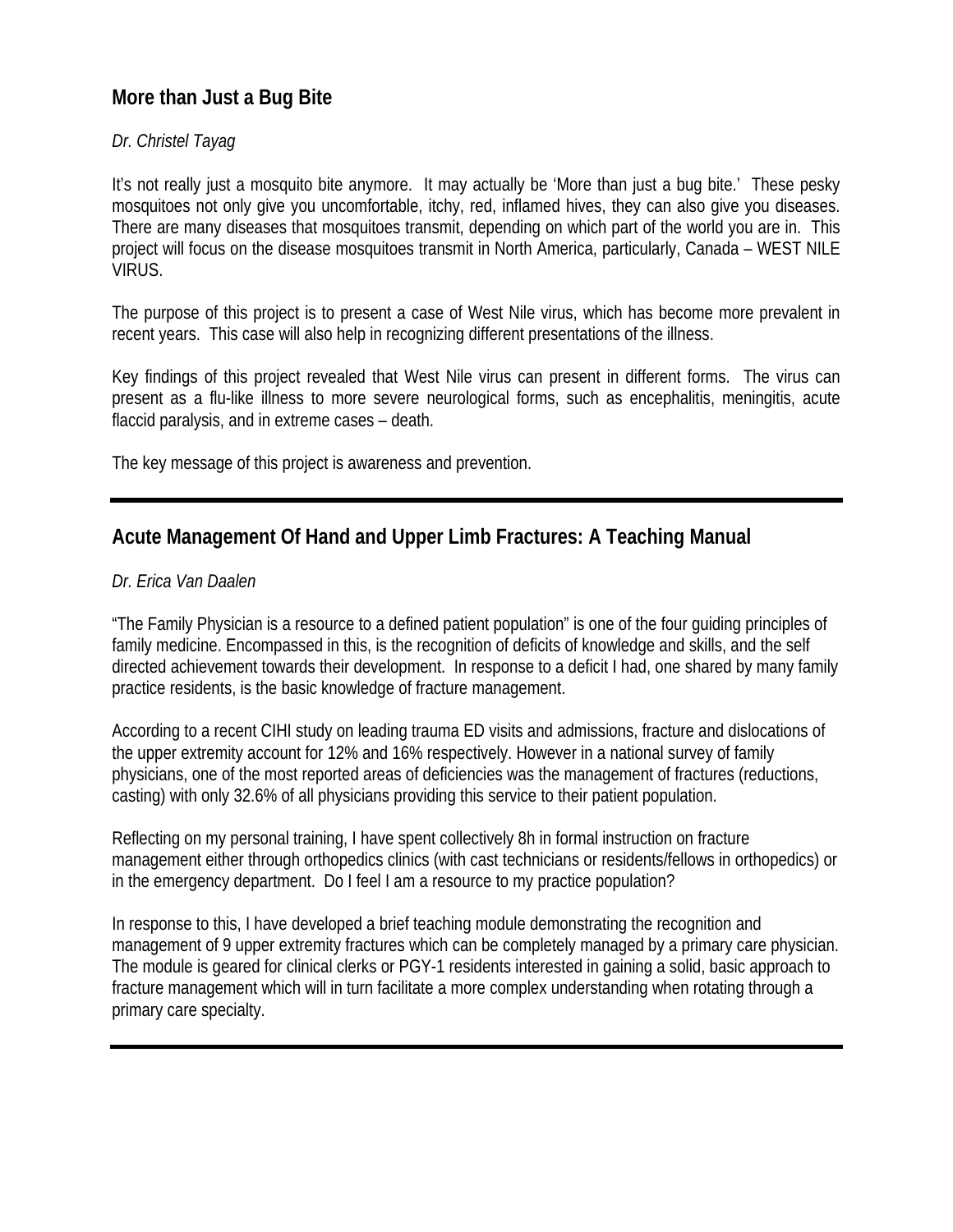### **SECTION B**

### **PRESENTATIONS – ROOMS 1 & 2**

| <b>TIME</b>    | <b>PRESENTER</b>                                                       | <b>PRESENTATION</b>                                                                                                                          |  |
|----------------|------------------------------------------------------------------------|----------------------------------------------------------------------------------------------------------------------------------------------|--|
| 08:30          |                                                                        | Coffee, Refreshments - Outside Room D1-171 and D1-173, Poster Displays                                                                       |  |
| 08:50<br>09:00 | Dr. Stephen Wetmore<br><b>Tatiana Golu</b>                             | Opening Remarks in Shuttleworth<br>Is Statin Therapy Effective for the Primary Prevention of Cardiovascular Disease in<br>Low-risk Patients? |  |
| 09:15          | Lucille Chan                                                           | Osteoporosis in Men                                                                                                                          |  |
| 09:30          | Daniel Leger                                                           | Scurvy: The Re-Emergency of Nutritional Deficiencies                                                                                         |  |
| 09:45<br>10:00 | Mekalai Kumanan                                                        | Early Detection of Ovarian Cancer: A Review of Literature<br>The Inactivity Crisis: Canadian Youth Face a Big Challenge in the Obesity       |  |
|                | Leanne Peters                                                          | Epidemic                                                                                                                                     |  |
| 10:15          | Ramesh Reddy                                                           | The New Specialty of Family Medicine in Canada: Is a New Paradigm in<br><b>Residency Training Required?</b>                                  |  |
| 10:30<br>10:45 | Coffee, Refreshments - Outside Room D1-171 and D1-173, Poster Displays |                                                                                                                                              |  |
| 11:00          | Ryan D'Souza                                                           | Role of Recombinant Human PTH (1-34) in Treatment of Osteoporosis in Post-<br>Menopausal Women                                               |  |
| 11:15          | Victor Ng                                                              | The Safety of Creatine Supplementation on Renal Function in Humans                                                                           |  |
| 11:30          | Michael Olah                                                           | International Medical Graduates: Friend or Foe                                                                                               |  |
| 11:45          | Nancie Parent                                                          | Harm Reduction                                                                                                                               |  |
| 12:00          | Muna Farooqi                                                           | Global Health: A Call to Action                                                                                                              |  |
| 12:15          |                                                                        |                                                                                                                                              |  |
| 12:30          |                                                                        |                                                                                                                                              |  |
| 12:45          | <b>Lunch- Livingston Lounge</b>                                        |                                                                                                                                              |  |
| 13:00          |                                                                        |                                                                                                                                              |  |
| 13:15          | <b>Matthew Renaud</b>                                                  | In Support of Innovation                                                                                                                     |  |
| 13:30          | Melissa Johnson                                                        | Learning Empathy Through Experience: Reflecting Upon My Time as a Patient                                                                    |  |
|                | Carmen Schmitz                                                         | Stewards of Scarce Resources: How Are We Training Our Family Medicine                                                                        |  |
| 13:45          |                                                                        | <b>Residents in Obstetrics?</b>                                                                                                              |  |
| 14:00          | <b>Carroll Harder</b>                                                  | Creation of An Evidence-Based Dementia Care Flow Sheet                                                                                       |  |
| 14:15          |                                                                        |                                                                                                                                              |  |
| 14:30          |                                                                        |                                                                                                                                              |  |
| 14:45          |                                                                        |                                                                                                                                              |  |
| 15:00          |                                                                        | Poster Displays in Room D1-171 and D1-173                                                                                                    |  |
| 15:15          |                                                                        |                                                                                                                                              |  |
| 15:30          |                                                                        |                                                                                                                                              |  |
| 15:45          |                                                                        |                                                                                                                                              |  |
| 16:00          |                                                                        |                                                                                                                                              |  |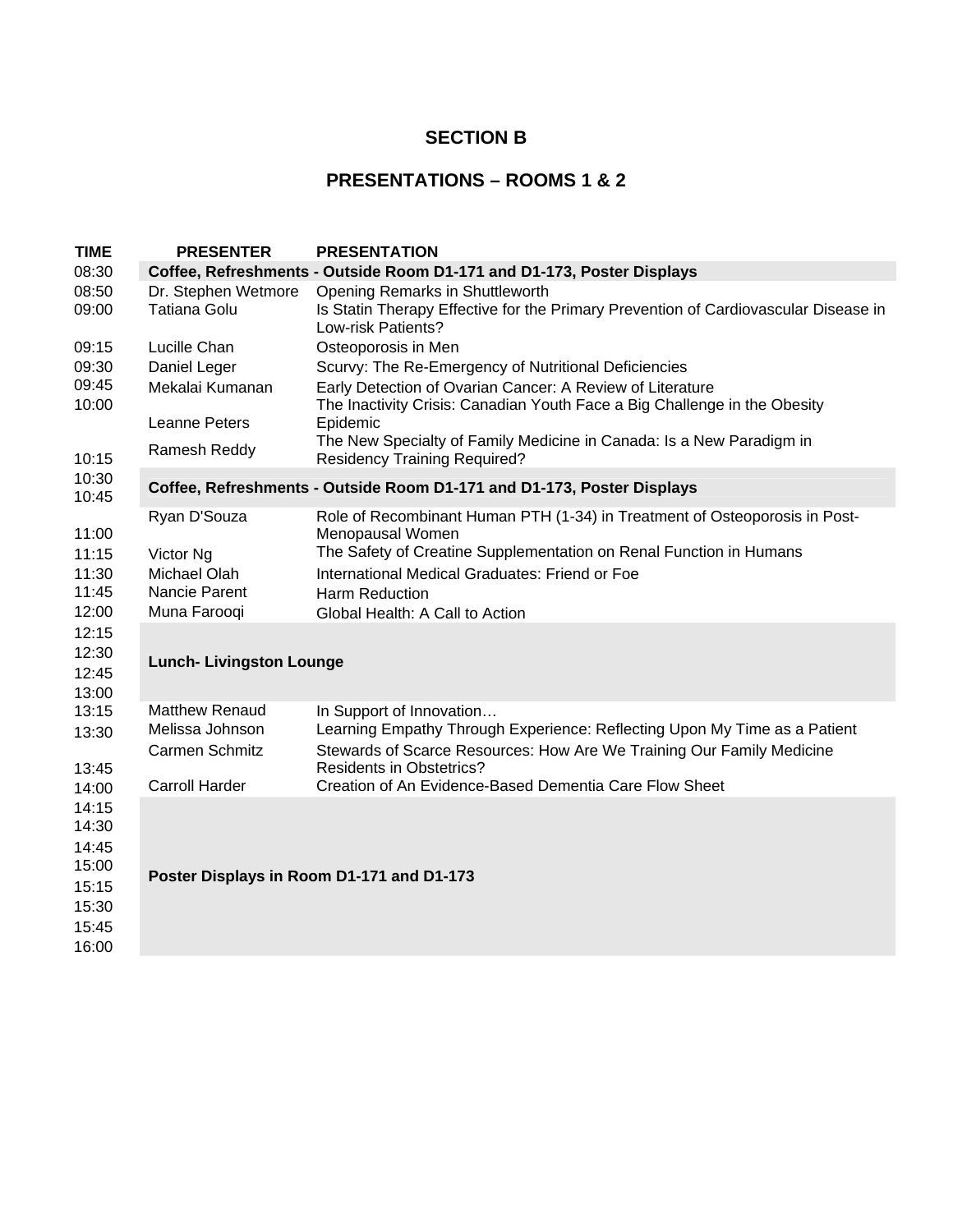# **Is Statin Therapy Effective for the Primary Prevention of Cardiovascular Disease in Low-risk Patients?**

#### *Dr. Tatiana Golu*

**Introduction**: The role of statins is shifting from lipid management to overall coronary risk reduction. Statins are recognized as highly effective for both primary and secondary prevention of coronary heart disease (CHD). Although consensus has been reached on the use of statins in high-risk patients, there remains considerable controversy regarding the appropriate use of statin therapy in patients without manifest atherosclerotic cardiovascular disease.

**Objective:** The purpose of this review is to qualitatively evaluate whether statin therapy is effective for the primary prevention of cardiovascular disease in low-risk patients.

**Quality of evidence:** MEDLINE, EMBASE and Cochrane Databases were searched for primary prevention statin trials. Several randomized control trials (RCTs) and meta-analyses of the major statin trials have assessed the effectiveness of statin therapy in primary prevention of CHD. Few RCTs reported statin therapy effectiveness in low-risk patients, while meta-analyses compared the benefit of statins in different CHD risk groups. One RCT demonstrated the effect of therapy with statin on subclinical atherosclerosis.

**Conclusion:** Statin therapy is effective and safe for the primary prevention of cardiovascular disease in patients without a history of MI, symptomatic CHD, stroke, or peripheral artery disease. The evidence is clear that statins substantially reduce CHD events. Benefits accrue in patients at all levels of CHD risk. The magnitude of statin effectiveness in the primary prevention of cardiovascular disease appears to be less prominent in low-risk patients when compared to high-risk groups.

# **Osteoporosis in Men**

#### *Dr. Lucille Chan*

Much evidence and guidelines for osteoporosis seem to focus on Caucasian post-menopausal women in terms of risk factors, screening and treatment. A review of current literature regarding guidelines and evidence for osteoporosis in men, with a focus on assessment and pharmacological treatment applicable to a Canadian population, revealed the following salient points:

Risk factors in men are similar to those in women- three major factors include: -age greater than 65 years old -previous fragility fracture after 40 years of age -systemic glucocorticoid treatment of  $>$  = 3 months

In interpreting bone mineral density (BMD), z-scores should be used for men younger than 50. In addition, the BMD should not be the only factor used in assessing fracture risk. The model of 10 year absolute fracture risk suggested by Osteoporosis Canada accounts for the BMD, but also age, gender, past fracture history and glucocorticoid exposure. Men in the highest 4 categories of fracture risk should be treated.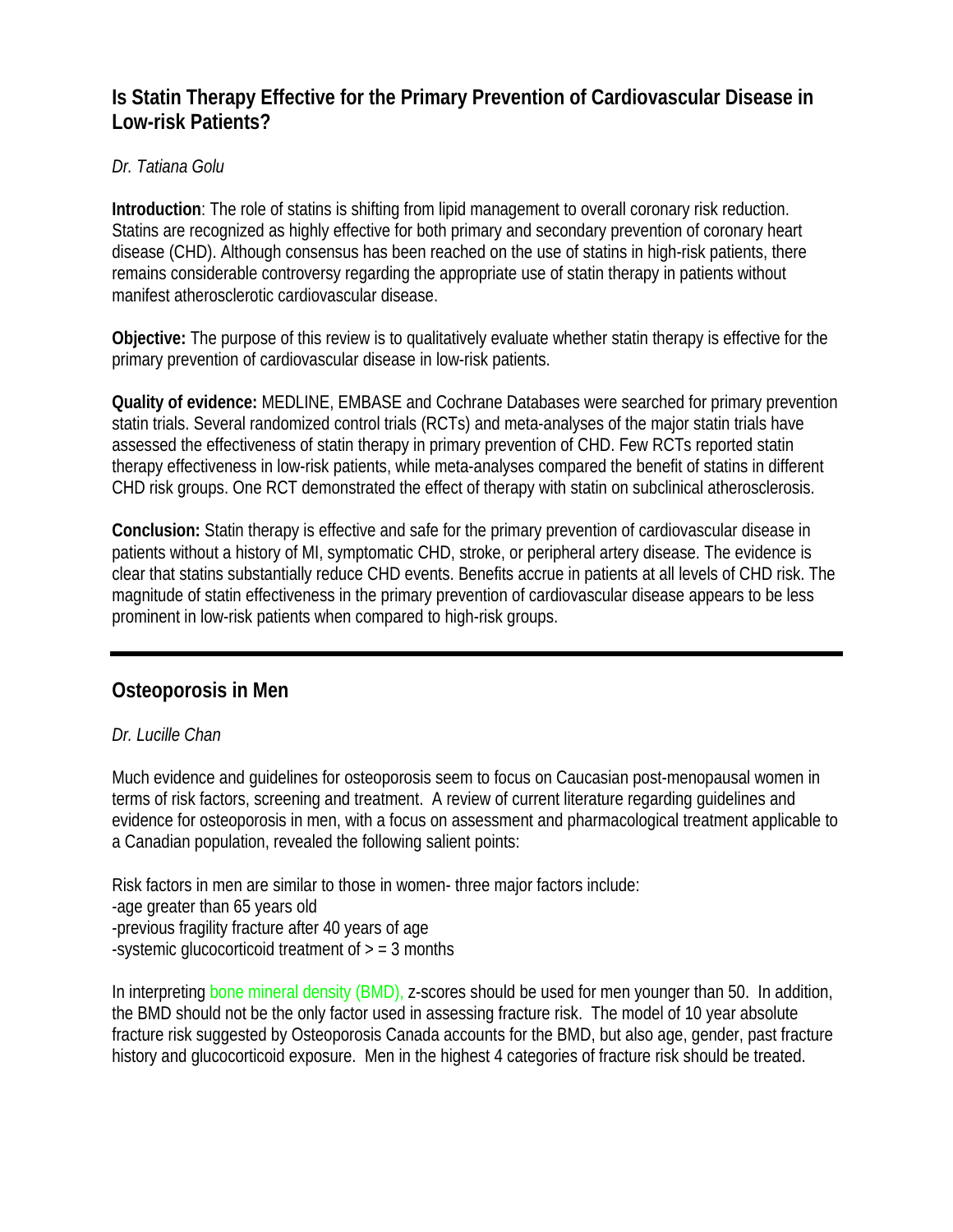Lifestyle factors include adequate exercise, supplementation of calcium and Vitamin D, as well as avoiding excessive caffeine and salt. Multi-interventional and individual exercise programs may help reduce risk of falls.

First line pharmacotherapy for idiopathic osteoporosis includes alendronate or risedronate. They can also be used for prevention and treatment of glucocorticoid induced osteoporosis. Etidronate is recommended only for prevention, not treatment, of glucocorticoid-induced osteoporosis.

2nd line treatment could include teriparatide, for severe fractures and osteoporosis (either idiopathic or due to glucocorticoids). Teriparatide could also be considered in cases of bisphosphonate failure and continued incidence of fragility fractures.

# **Scurvy: The Re-Emergency of Nutritional Deficiencies**

#### *Dr. Daniel Leger*

Early recognition of nutritional deficiencies, such as scurvy, can be difficult since symptoms are often vague, non-specific and can mimic a wide variety of more common illnesses. The following case report highlights the devastating effects of vitamin C deficiency on the physical and mental health of a forty seven year-old gentleman. After extensive investigation, the diagnosis of scurvy was confirmed by performing a skin biopsy and consequently verifying ascorbic acid serum levels. Symptoms of fatigue, confusion, lethargy and weakness dramatically resolved within only a few days of regular vitamin C supplementation. At the time of discharge, the classic features of bruising, perifollicular hemorrhages and gingival bleeding had begun to improve and the patient was expected to make a full recovery. In retrospect, clinical findings were consistent for scurvy; however, lack of awareness and experience with such rare nutritional deficiencies resulted in unnecessary and invasive investigations. The following report will emphasize the importance of educating patients, families and medical staff about nutritional deficiencies in order to effectively identify, manage and prevent these rare life threatening illnesses.

# **Early Detection of Ovarian Cancer: A Review of the Literature**

#### *Dr. Mekalai Kumanan*

Ovarian cancer is the leading cause of death from a gynecological malignancy among women in Canada, and the fifth leading cause of cancer deaths among women overall, following lung, colorectal, breast and pancreatic cancer.1 In 2007, it was estimated that 2700 women would be diagnosed with ovarian cancer in Canada, with an estimated 1700 dying of the disease in the same year. This relatively high case-fatality rate is reflective of the lack of an adequate screening tool for early detection of the disease. This paper will review screening tests that have been considered for use in the early detection of ovarian cancer. Current evidence regarding the efficacy and limitations of both CA125 and transvaginal ultrasonography will be reviewed. Recent studies have not found CA125 or transvaginal ultrasonography to be useful as independent screening tests for ovarian cancer. However, using ultrasonography as a second-line test for abnormal CA125 levels may be useful as part of a multimodal screening strategy.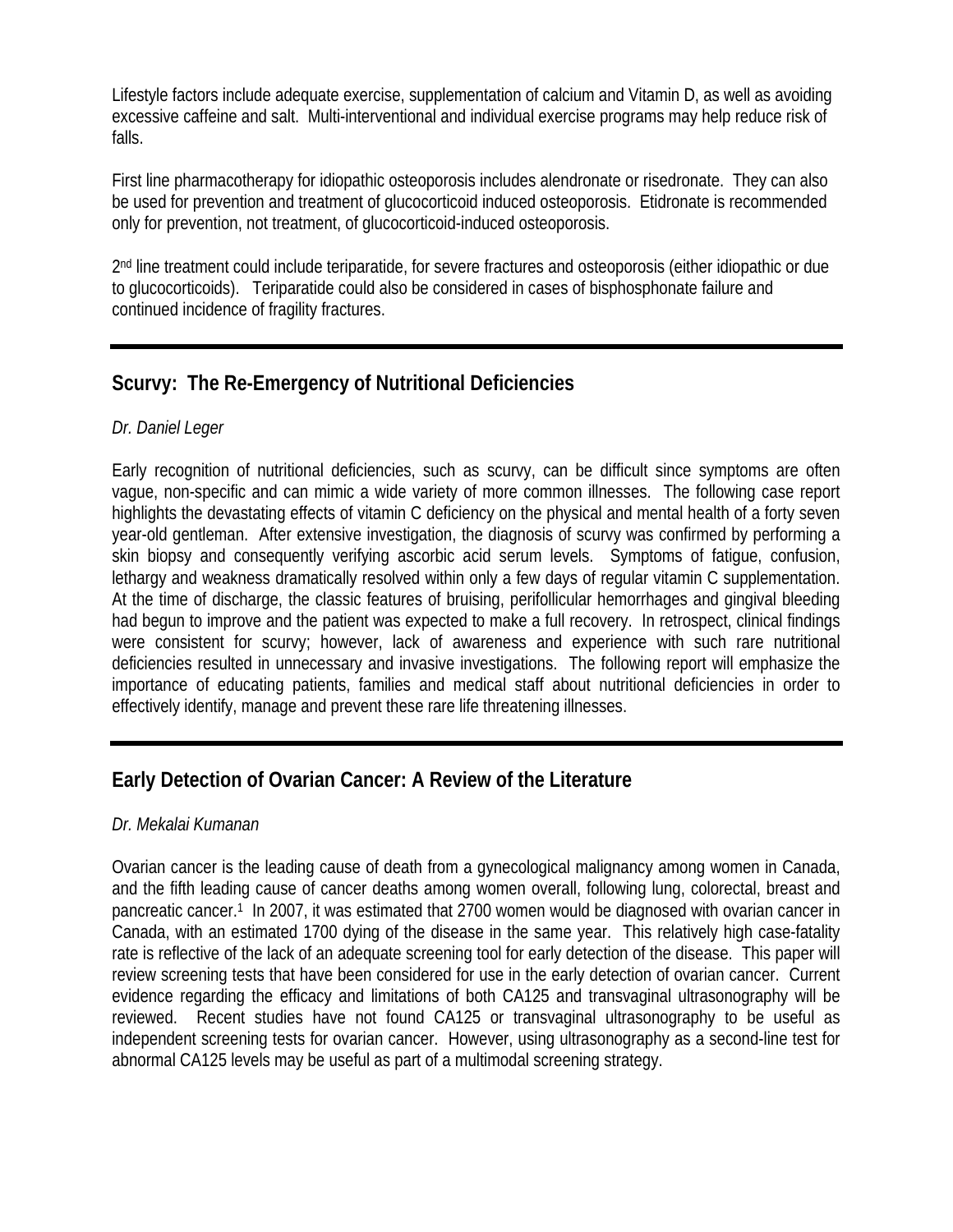Current guidelines recommend against screening for the general population. In the absence of reliable screening methods and guidelines, the recognition of symptoms of early disease assumes great importance. The literature was reviewed in an attempt to identify target symptoms and symptom characteristics that may signify malignant disease. Women with ovarian cancer were found to generally have more symptoms with increased severity and frequency compared to women without malignant ovarian disease. Physicians should remain aware of the possibility of ovarian cancer when a women presents with specific symptoms.

# **The Inactivity Crisis: Canadian Youth Face A** *Big* **Challenge in the Obesity Epidemic**

#### *Dr. Leanne Peters*

Canada is facing a crisis. Inactivity and obesity are on the rise, and everyone is paying the price. Childhood obesity has tripled over the past three decades<sup> $(6,8)$ </sup>. Obesity and physical inactivity are major contributors to chronic diseases including diabetes, hypertension, and cardiovascular disease, all of which we are seeing at younger ages than ever. The resulting impact on cost and resources for chronic disease management in the future is almost unimaginable. The burden of obesity and inactivity on the health care system, as well as direct and indirect economic costs have been estimated at \$5.1 billion<sup>(6,4)</sup>. Treating and preventing obesity has become not only an important determinant of health, but also a public health issue. Youth are under the significant influence of many external factors including parents, peers, school, and health professionals. This is in addition to the media, government and socioeconomic factors that play a role in a child's likelihood to participate in physical activities. Primary care physicians play a vital role in the counseling and education of both parents and children, yet due to barriers such as lack of time, knowledge and experience, only 36% to 48% of primary care physicians counsel to promote physical activity<sup>(4)</sup>. Physicians can help by providing age-specific recommendations for physical activity based on the individual and family, focused counseling sessions for children and their families, regular follow-up with BMI charting, and tailored interventions, written materials, and use of a multidisciplinary team.

# **The New Specialty of Family Medicine in Canada: Is a New Paradigm in Residency Training Required?**

### *Dr. Ramesh Reddy*

**Purpose:** This essay explores the current family medicine training scheme in Canada and poses the question of whether family medicine training needs to be changed as Family Medicine has recently been designated a specialty in Canada.

**Scope:** The focus of this essay is determining the optimum family medicine residency training length by looking at other models of training in different countries. It also focuses on the impact of additional third year training programs on the new specialty of Family Medicine.

**Method:** Pubmed was utilized using the search terms "Family Medicine Residency", "accelerated Family Medicine residency". The Canadian Medical association database was searched using the terms "CCFP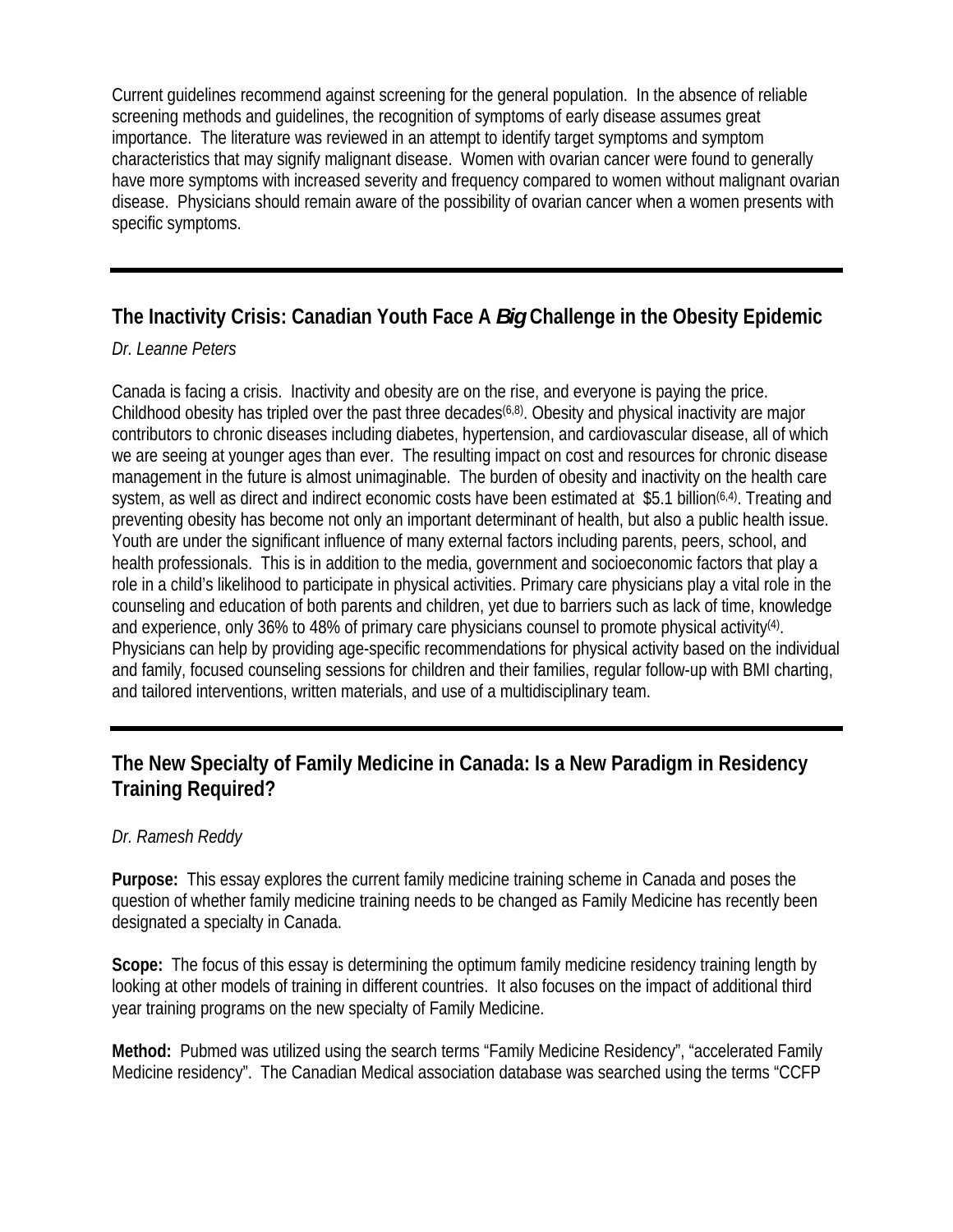EM". The Canadian Family Physician article database was searched using the terms "Family Medicine Residency".

**Results:** The literature reviewed suggests that Canadian residents doing a two year residency perform equally well compared to their American and international counterparts (who in general have longer residencies) on licensing examinations. The literature also suggests that the additional skills training year in emergency medicine is incongruent with the goals of the CFPC with regard to family medicine practice.

**Conclusions:** The general conclusion of this essay is that the 2 year family medicine residency should remain unchanged even though family medicine in now recognized as a specialty. The essay also concludes that additional training year in Emergency Medicine should be re-evaluated and possibly removed as it dilutes the goals of family medicine as a specialty.

# **Role of recombinant human PTH (1-34) in treatment of Osteoporosis in postmenopausal women**

#### *Dr. Ryan D'Souza*

**Objective:** To study the effects of recombinant human PTH(1-34) on BMD, antifracture efficacy and use in treatment of post-menopausal osteoporosis.

**Methods:** I reviewed Medline, PubMed and Cochrane database for trials and meta-analyses assessing effectiveness of PTH. Current Canadian Osteoporosis guidelines were also reviewed in detail. A MEDLINE database (1966 to 2007) searchwas performed for Randomized Controlled Trials in humans. Outcomes included change in bone mineral density (BMD), fractures and adverse events.

**Results:** Parathyroid hormone (usually subcutaneous) dosages varied markedly across the 20 randomized controlled trial studies retrieved. In the range of 50 to 100 µg/d, effects may be dose-related. Results of larger trials (up to 1637 patients) were conflicting as to whether effects were limited to the spine and suggested detrimental effects on radius bone mineral density. Increases in spine bone mineral density are induced by PTH in postmenopausal osteoporosis. Parathyroid hormone decreased the incidence of radiographically detected spinal fractures. PTH injections were difficult for some patients to comply with. Occasionally, PTH-associated hypercalcemia may be dose-dependent, often manifesting early in treatment.

**Conclusions:** Parathyroid hormone decreases vertebral fractures and increases spinal bone density in postmenopausal osteoporosis and glucocorticoid-induced osteoporosis, but at the expense of a decrease in radius bone density. The long-term safety and nonvertebral fracture efficacy are unknown.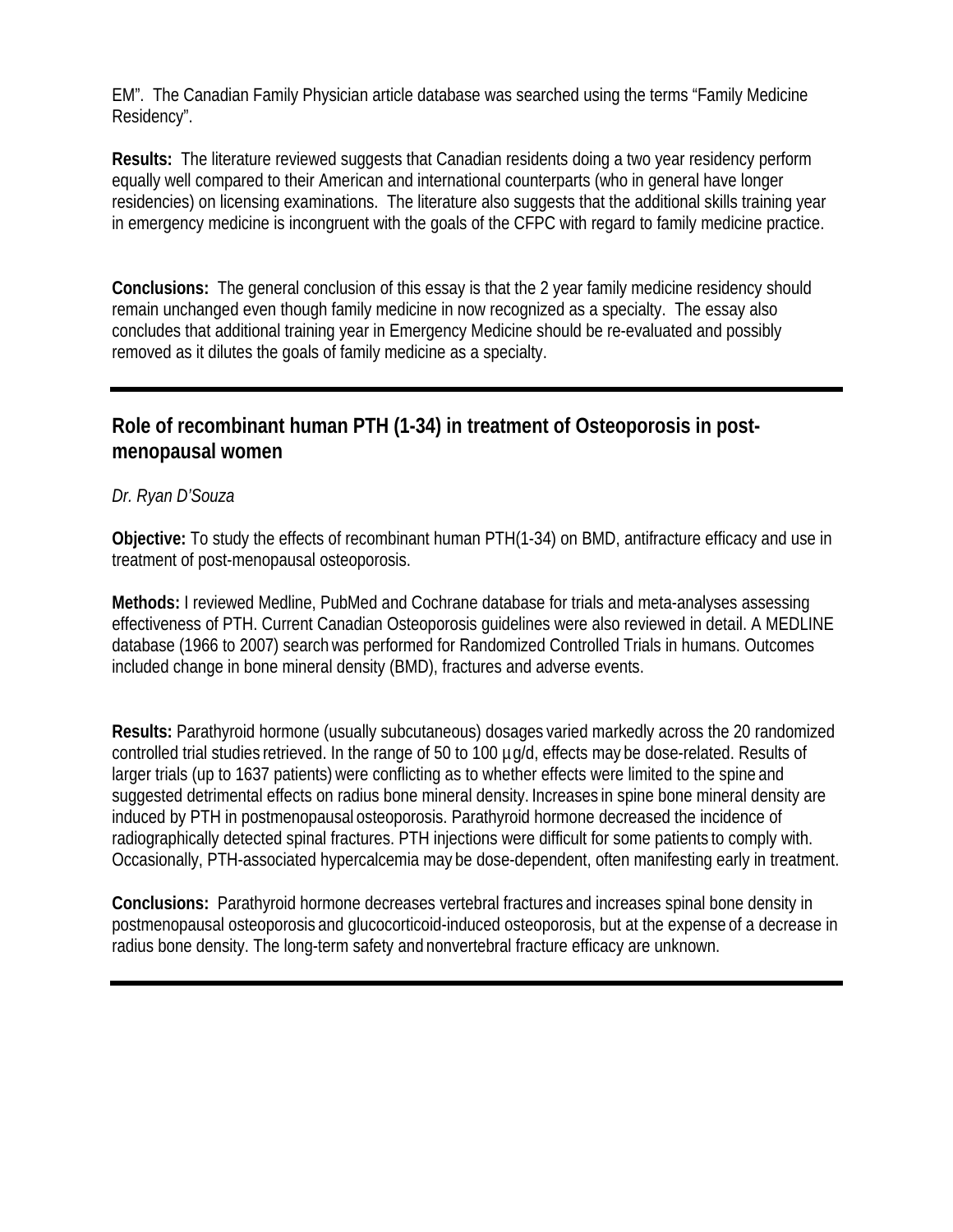# **The Safety of Creatine Supplementation on Renal Function in Humans**

#### *Dr. Victor Ng*

Supplementation with creatine, an unregulated performance-enhancing compound, has become increasingly common among professional and amateur athletes. Although creatine use is viewed as relatively safe, there have been a few anecdotal reports of renal dysfunction following creatine supplementation that may be a cause for concern. The objective of this review was to assess the literature evaluating the effects of creatine supplementation on renal function in humans. A PubMed search was conducted to identify relevant articles using the keywords "creatine supplementation" and "renal function". Seventeen pertinent human studies and case reports were identified. Based on the existing literature, creatine supplementation at the recommended doses appears to be safe with respect to renal function in young, healthy adults in the short and medium-term. However, larger prospective randomized controlled trials need to be done to assess the safety of creatine with respect to renal function in the long-term. In addition, creatine's effects on renal function in children and adolescents, the elderly, and in those with renal disease, need to be further evaluated. Results from these studies will allow practitioners to give evidencebased, non-biased opinions regarding the safety of creatine and proper counseling if adverse effects occur.

### **International Medical Graduates: Friend or Foe**

#### *Dr. Michael Olah*

**Objective**: To demonstrate the role and contributions of International Medical Graduates in the Canadian Health Care system while highlighting biases in the system.

**Main Message**: International Medical Graduates (IMG's) have historically contributed to the Canadian Health Care system and today make up 25% of all physicians working in the country and more than 50% of family physicians in certain provinces. IMG's are evaluated beyond the uniform standard set by Sir Roddick who created the Medical Council of Canada. The government invests millions of dollars graduating CMG's while IMG's come with their diplomas in hand costing the government nothing. Biases built into the system create gaps between IMG's and CMG's. Furthermore, IMG's are forced into mandatory return of service contracts while CMG's are given financial incentives for shorter contracts.

**Conclusion**: International Medical Graduates are highly skilled physicians who immigrate to Canada to contribute to bettering the Health Care system. Both student and medical organizations should represent these physicians equally. Biases built into the system should be eliminated giving equal opportunity to all.

#### **Harm Reduction**

#### *Dr. Nancie Parent*

In this Essay, I explain the concept of harm reduction and present evidence supporting its use in preventing the spread of HIV in intravenous drug using communities and by extension the community at large. The definition, rationale and strategies of harm reduction are discussed.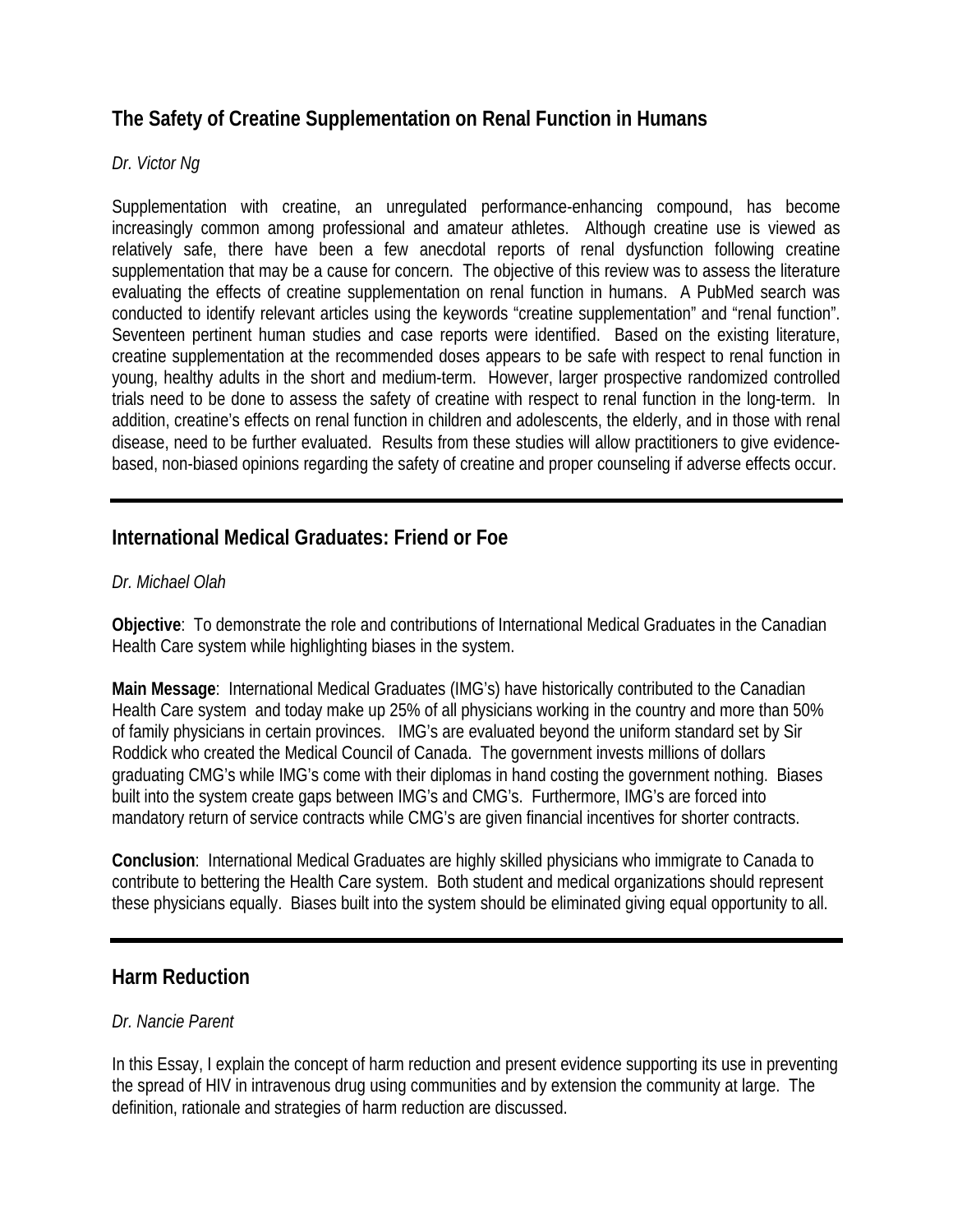HIV among injecting drug users is a very important issue globally. Harm reduction strategies have been shown to be safe, cost-effective and efficacious, yet due to many barriers there implementation to coverage remains low. The evidence supporting needle exchange programs, substitution treatment programs and supervised injection facilities is overwhelmingly supportive, prompting scientists to assert that the "Scientific debate is now over."

I discuss the barriers to implementation of the harm reduction strategies and where we need to focus our efforts in the future in the fight against the spread of HIV/AIDS among intravenous drug users.

# **Global Health: A Call to Action**

#### *Dr. Muna Farooqi*

This essay looks at the state of global health and highlights the need for family physicians to get involved in global health initiatives. It explains the role family medicine can play in promoting global health projects and the various ways that family physicians can participate in these efforts. A list of some of the main organizations in Canada working in the global health arena and related resources is provided in the appendix.

#### **In Suport of Innovation…**

#### *Dr. Matthew Renaud*

The current two year model of training is not meeting the needs of residents as it suffers from three fundamental flaws. Firstly, an aging Canadian population has increasingly complex needs. Secondly, resident demographics and preferences are making the broad scope of family medicine less attractive. Lastly, medical knowledge is increasing while simultaneously, restrictions on resident working hours have reduced clinical exposure. The time has come for a national debate on creating a new three year model of training.

The "brand" of family medicine has been diminished after years of declining student interest and a lack of respect by specialists and the public. By innovating and creating excitement about a new curriculum, more students will be attracted to the discipline. In a three year model, residents would focus on a core basket of skills in the first two years of the program. Some areas, such as intrapartum care, would be deemphasized. The third year would allow residents to focus on an area of interest, such as procedural skills. These new skills will increase prestige among our specialist colleagues and the public. They will also be complimentary in the current model of group practice, allowing physicians to refer patients within their own group.

Implementation will require a commitment from faculty and residents and a financial commitment from the government. A pilot program involving only select schools will allow residents to see the value of extending training and reward early adopters. Enhanced remuneration would also support the program.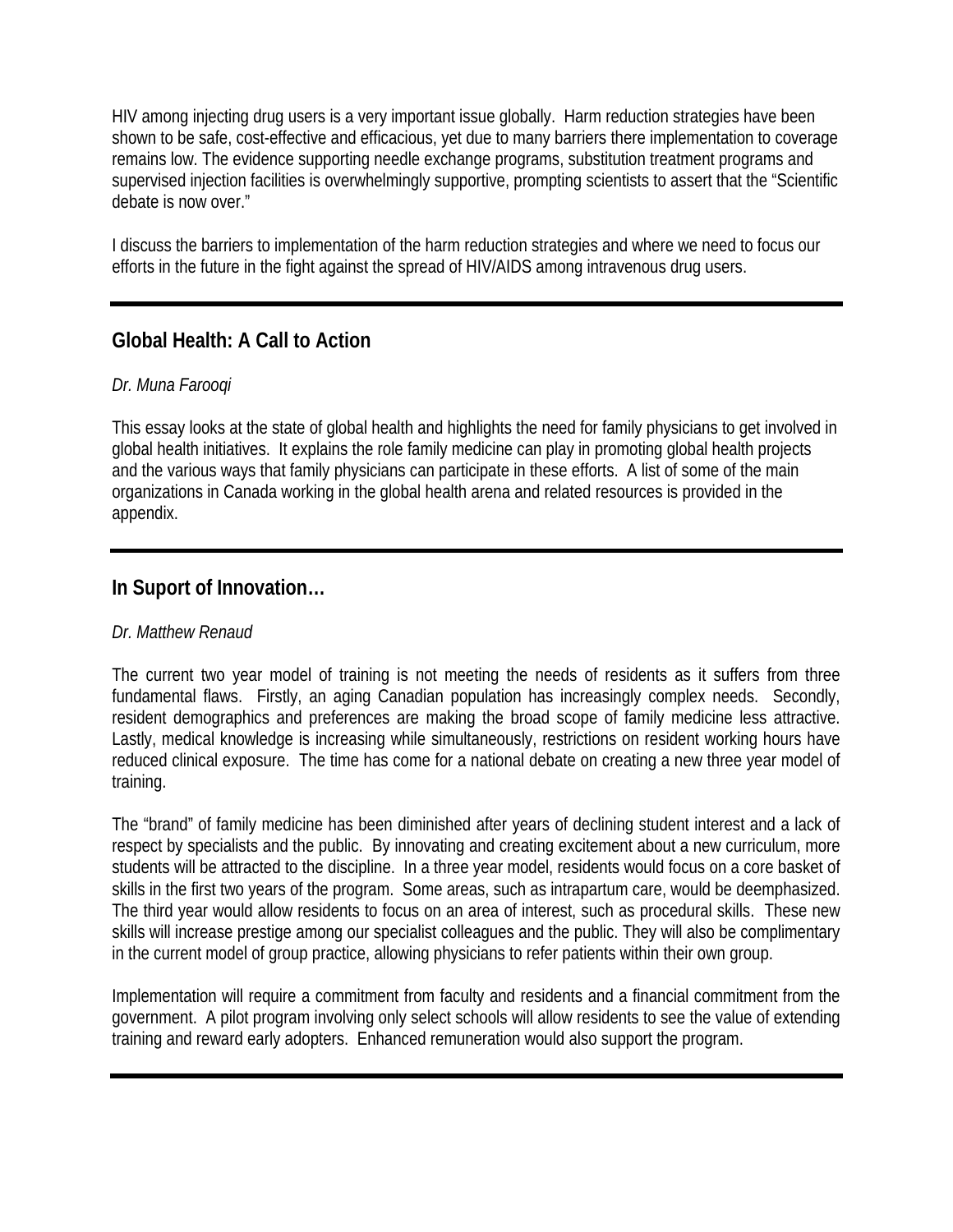# **Learning empathy through experience: Reflecting upon my time as a patient**

#### *Dr. Melissa Johnson*

Empathy has been associated with greater competence in history taking and physical examination. More empathetic physicians and medical students received higher satisfaction ratings from patients. Patients show better treatment adherence and greater enablement with more empathetic doctors. Physicians who utilize an engaged, psychosocially oriented communication style burn out less frequently. The importance of empathy in the physician-patient interaction has been well established. Despite growing efforts to foster empathy early in medical training, studies have shown a decline in empathetic concern among first year internal medicine residents, a finding to which I certainly could attest to. At the end of my residency I was thrust into the role of the patient for the first time since I started my medical training. I found myself wondering: Could reflecting upon my own personal experiences as a patient help me be a more empathetic doctor?

In the body of this essay I have attempted to examine how my illness has contributed to my understanding of the key concepts of physician empathy as described in the work of Hojat et al. This literature based reflection has allowed me to reframe my experience in a way that may have a positive impact on my evolving medical persona. If nothing else I have become aware that taking time to reflect upon my personal experiences, whether health related or otherwise will indeed help me be a more empathetic doctor.

### **Stewards of Scarce Resources: How are we training our Family Medicine residents in obstetrics?**

#### *Dr. Carmen Schmitz*

Participation in family medicine obstetrics has declined across the country raising the question of how we can motivate new Family Medicine graduates to choose to include this skill set in their practice. In spite of a focus on obstetrics in Family Medicine residency training programs we continue to have studies that show Family Medicine graduates feel inadequately trained and see too many lifestyle barriers to including intrapartum care in their practices. Our current training standards require resources to be diffused between residents who have the potential to practice obstetrics in the future, and those who have already decided against it; thereby failing both populations. By targeting residents who may go on to practice obstetrics, we could provide them with appropriate role models and a more intensive obstetrics experience, thereby increasing their interest and motivation in this area. This would also allow other residents, who are not as interested in obstetrics, to develop skills that are best suited to their practices. In doing so we can foster a more sustainable system, by encouraging the interest that some residents have in practicing obstetrics, graduating more family physicians who choose to provide intrapartum care, and thereby graduating more family physicians who go on to teach, train and role model how obstetrical care fits into family practice.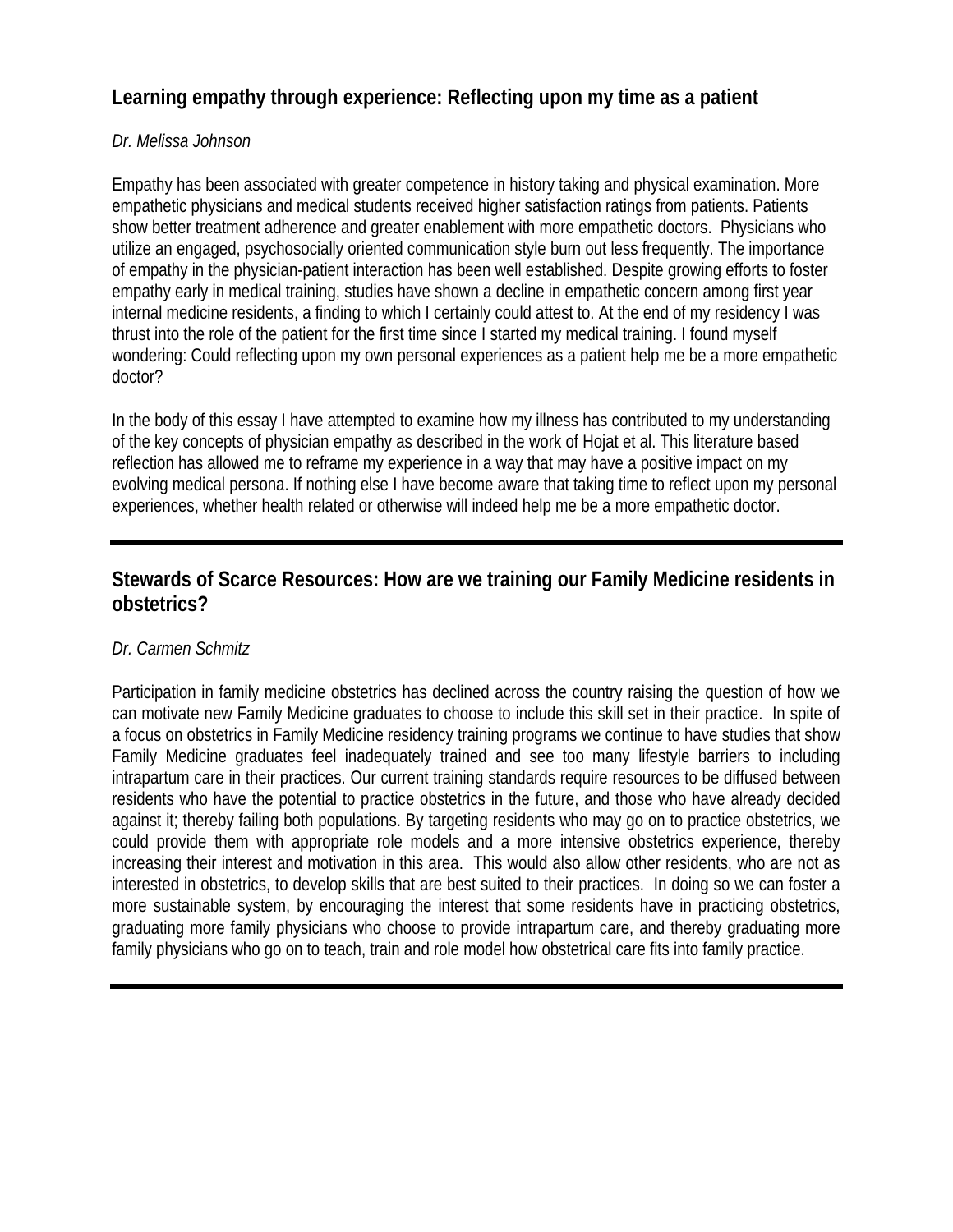# **Creation of An Evidence-Based Dementia Care Flow Sheet**

#### *Dr. Carroll Harder*

**Objective**: To combine evidence-based consensus statements and recommendations into a structured and comprehensive clinical tool that can be used in the assessment and management of dementing disorders. This tool will be in the form of a flow sheet providing a simpler way of tracking symptoms, progression of the disease, and of treatment success or failure.

**Method**: Research on clinical practice guidelines, consensus statements and evidence-based recommendations was carried out. Several resources currently used in clinical practice were also used to provide adjuncts to the flow sheet. The format of the flow sheet is based on clinical tools already in use for different patient populations.

**Results**: The expectation is that the clinical tool will be a user-friendly flow sheet and will result in the best care for patients with dementia as well as their caregivers by ensuring that every aspect of their care is addressed regularly. This will provide potential for consistently improved clinical care for those with dementia.

**Conclusion**: The implications of use of the flow sheet are that patients with dementia will not be left with reversible conditions, that they will remain independent as long as possible, that decision making will be addressed early and done by the patient while still competent, and that caregivers will not be overburdened, but instead have ready access to community resources and be best able to contribute to the ongoing care of their loved one.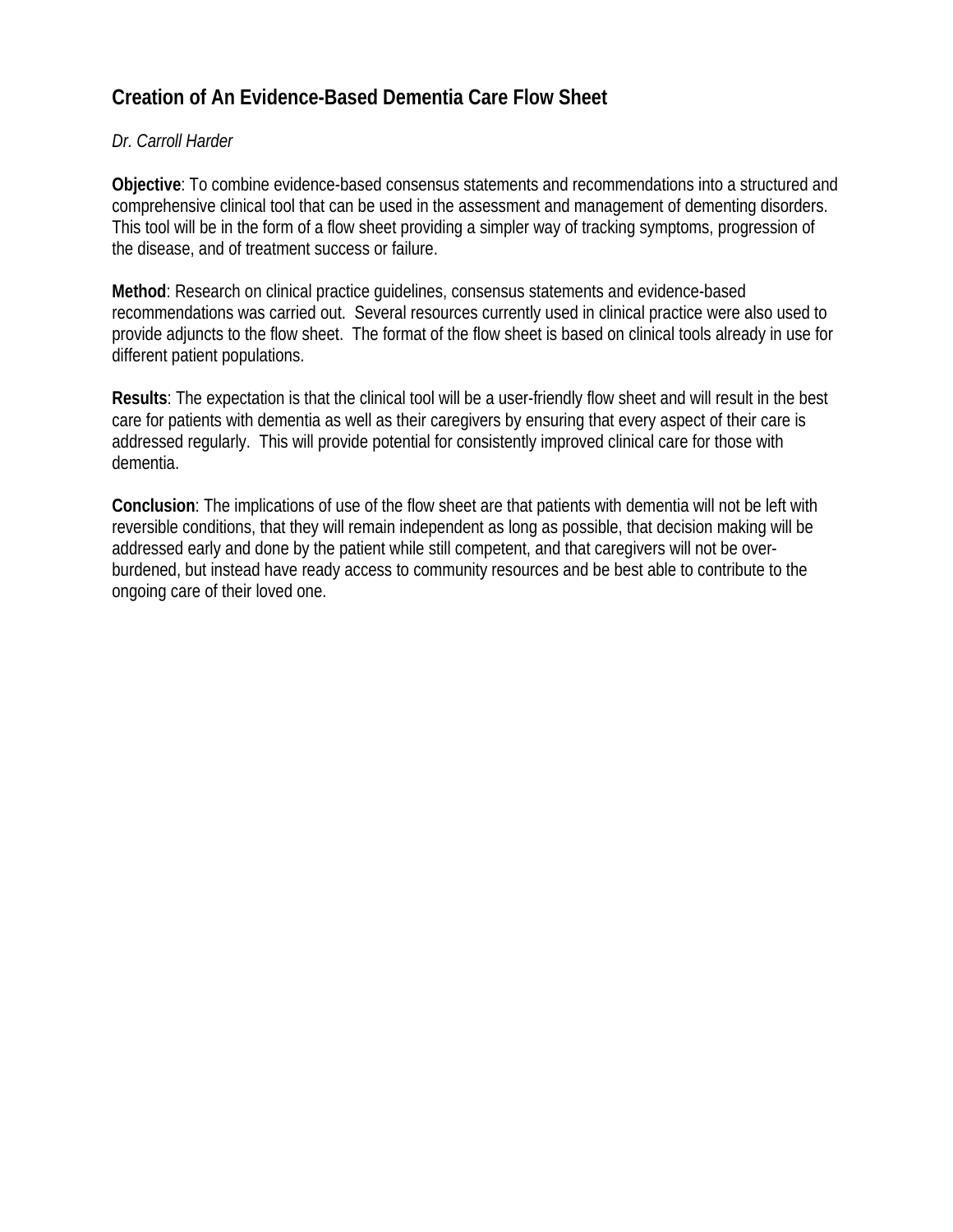# **SECTION C**

# **POSTER DISPLAYS – ROOM D-1 171 & D1-173**

| <b>PRESENTER</b>        | POSTER DISPLAY                                                                                               |
|-------------------------|--------------------------------------------------------------------------------------------------------------|
| Sandeep Aggarwal        | A Case of Vitamin D Deficiency                                                                               |
| Merritte Botrous        | Childhood Obesity: Case Report                                                                               |
| Mario Bueno             | The Use of Insulin in Type 2 Diabetes Mellitus                                                               |
| <b>Jaclin Butris</b>    | Family Physician And The Journey To End Of Life                                                              |
| <b>William Paul Fox</b> | Rosacea and Ocular Complications: "Gotta keep your eye on the ball"                                          |
| Lucie Gijzen            | The needs of Canada's aging population: another reason to revisit the fee-for-<br>service debate             |
| Nin Jing                | A Case Study: Reproductive Health in Intellectually Disabled Women                                           |
| Allison MacQueen        | The Difficult Patient                                                                                        |
| Laura Montour           | Case Report: Bupropion for weight loss in an overweight 44 year old woman with<br>mild depressive symptoms   |
| Shamidah Noorani        | Patient Centered Care Strategies: The role of Information and Information<br>Technologies                    |
| Khalid Nurae            | Review of Clinical Prediction Rules in Predicting the Risk of Bleeding in Patients<br><b>Taking Warfarin</b> |
| Natalie Pang            | Counseling the Athlete: Proper Weight Gain and Use of Ergogenic Aids                                         |
| Martin Schleich         | Review of current Literature: IgA Nephropathy                                                                |
| Hannah Snider           | Mind-Body Medicine and its Importance in Primary Care                                                        |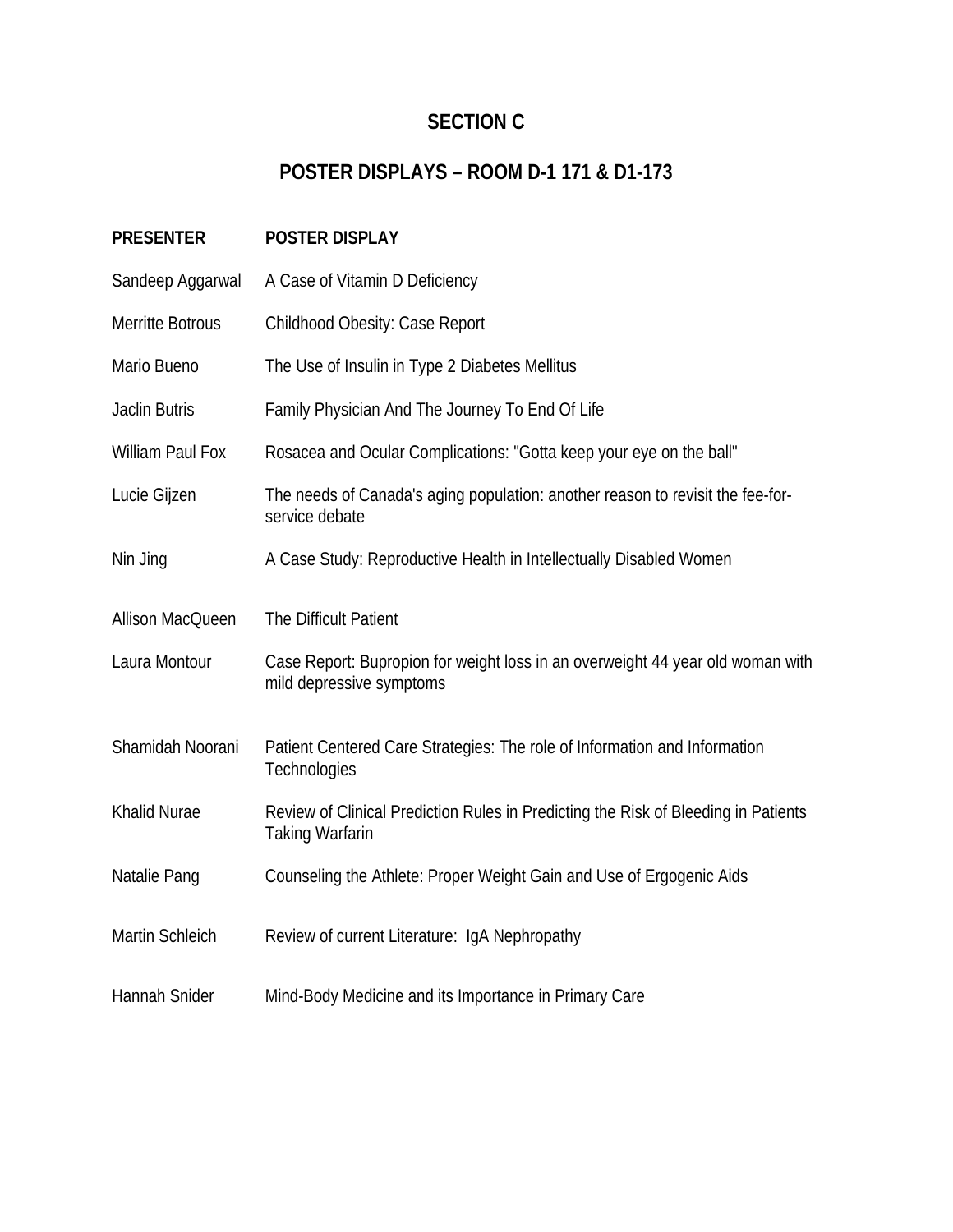# **A Case of Vitamin D. Deficiency**

#### *Dr. Sandeep Aggarwal*

 Vitamin D deficiency is a cause of fatigue, myalgia, arthralgia, and bone pain that is not routinely considered by primary care physicians. Diagnosis is achieved via blood testing for vitamin D levels and treatment involves adequate sun exposure and supplementation with oral vitamin D for several weeks. This report presents a case of a 55-year-old female who presented with nonspecific musculoskeletal complaints which was later attributed to vitamin D deficiency.

# **Childhood Obesity: Case Report**

#### *Dr. Merritte Botrous*

Childhood obesity is becoming a rapidly growing public health concern. The increased incidence of childhood obesity, is associated with an increased incidence of several diseases previously thought of as diseases of adulthood including hypertension, type 2 diabetes and the metabolic syndrome. Patients with any of these chronic conditions are at increased risk of subsequent cardiovascular events as they progress into adulthood. As a primary care physician, it is important to identify at-risk patients in order to implement successful intervention strategies. In this report I will review a case of childhood obesity, and will discuss some of the cardiovascular, metabolic and psychosocial complications related to the case.

# **The Use of Insulin in Type 2 Diabetes Mellitus**

#### *Dr. Mario Bueno*

Type 2 Diabetes Mellitus is a common chronic condition associated with multiple serious complications when not adequately treated. It has been shown that treating aggressively to control blood glucose levels will decrease the risk of microvascular and macrovascular complications (3). When treatment is tailored to achieve targets in associated risk factors like high blood pressure, hyperlipidemia, obesity and smoking status, patients can get great benefits. Due to the increasing prevalence of Type 2 Diabetes, and the limited resources available to face the epidemic, there has been a lot of interest in prevention and management (1). During my training period as a Family medicine resident I have been faced with a substantial number of diabetic patients, being able make the diagnosis on several occasions. As a family doctor I will continue to play an important role in the management of this patient population. These facts motivated me to conduct literature search on the use of insulin in type 2 DM.

Information on diabetes management is abundant. Some of the sources are very good reviews, and the Canadian Diabetes Association Guidelines are very helpful. After reviewing about 30 references, I was able to get a fairly clear picture on the use of insulin in type 2 DM. The pathophysiology of B cell dysfunction was a key element found in this review. Insulin introduction, augmentation and replacement is easier to understand from the perspective of B cell dysfunction.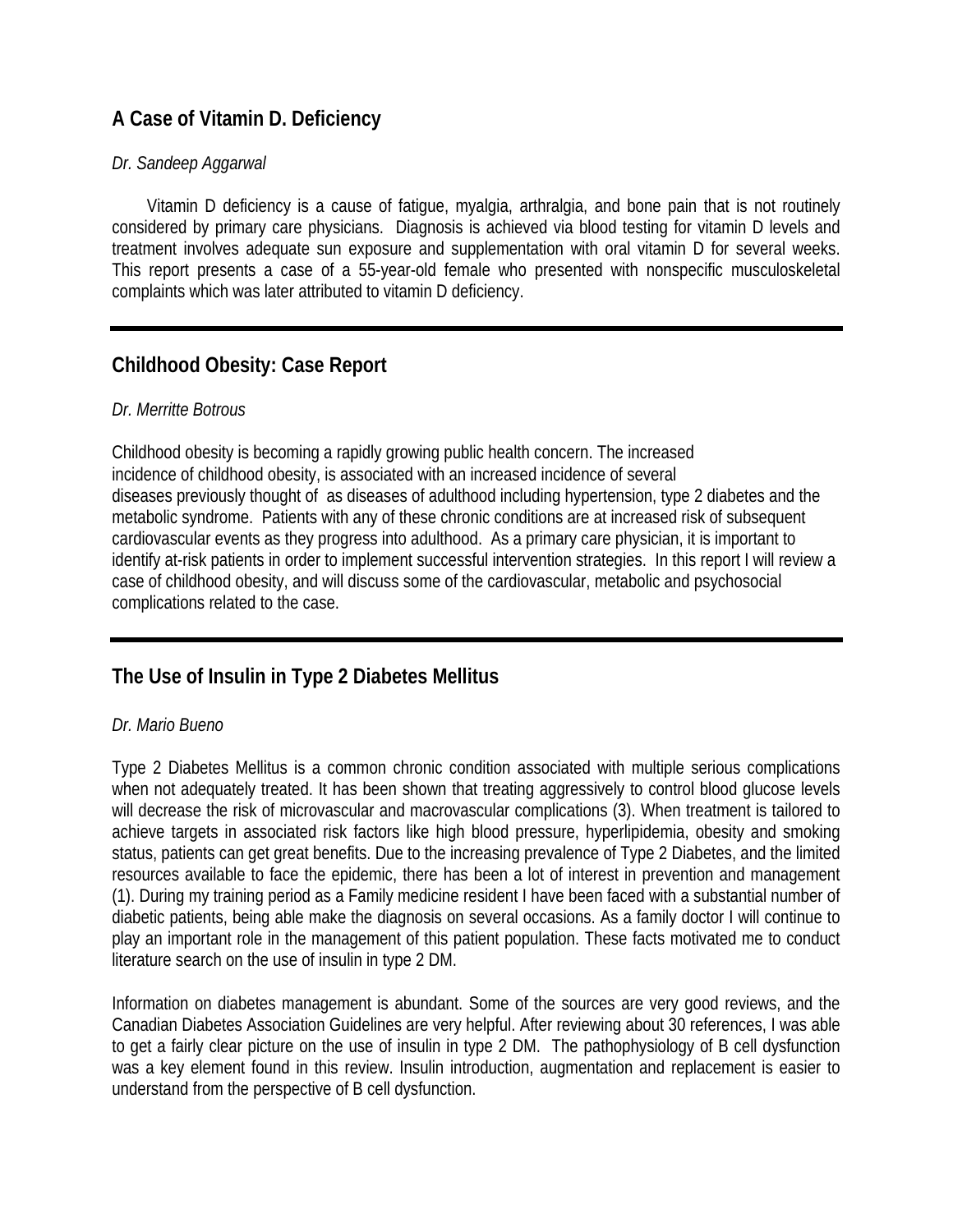Many articles about therapy with oral medications either alone or in combination with other oral agents and/or insulin, were included. Most patients will be on oral medications, and will remain on them when insulin is added to the regimen.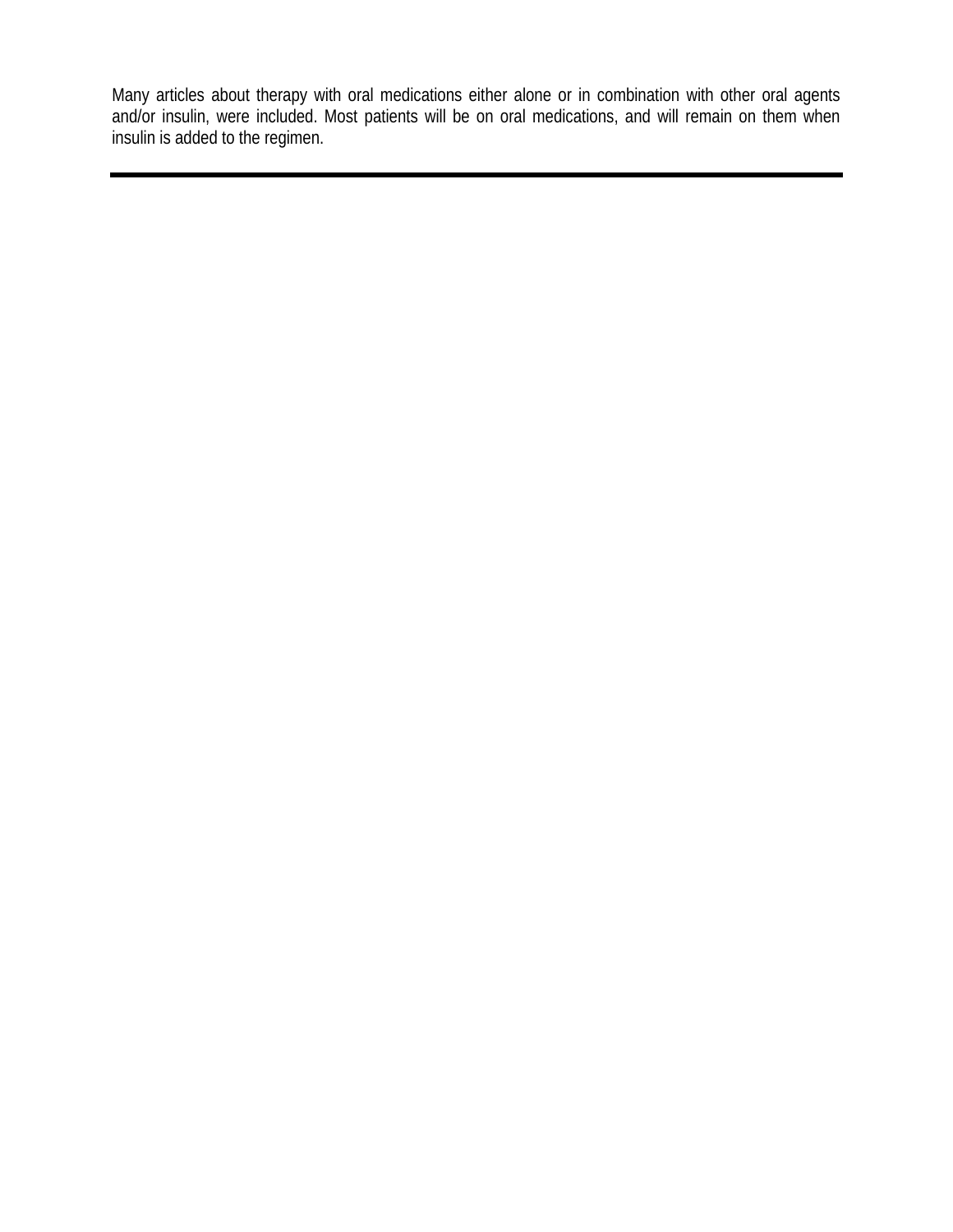*Dr. Jaclin Butris* 

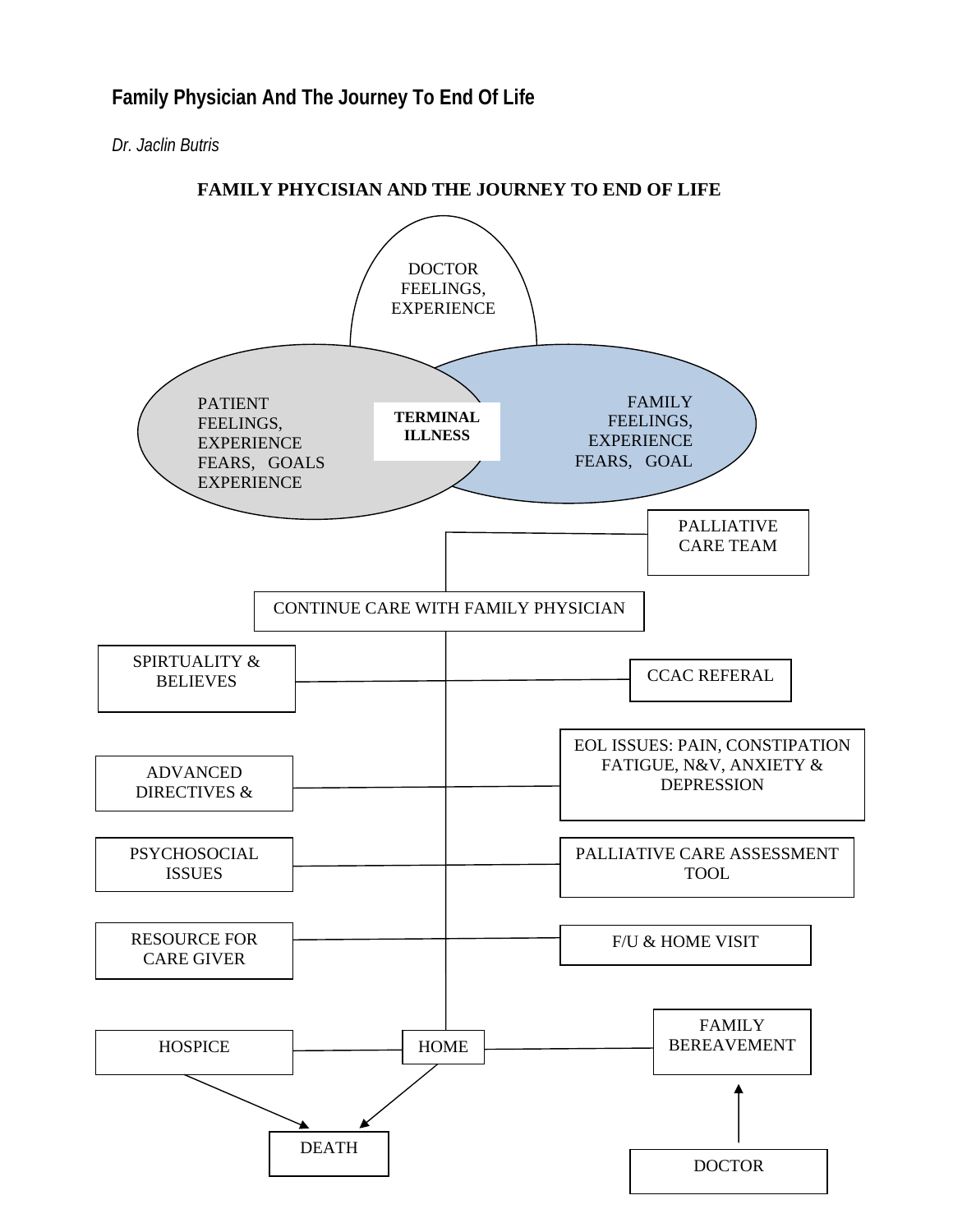### **Rosacea and Ocular Complications: "Gotta keep your eye on the ball"**

#### *Dr. William Paul Fox*

Rosacea is a common and chronic inflammatory disorder, with a fluctuating course, involving the skin.2 Prevalence has been reported as high as 10 % 3; 5 and, although rosacea is typically regarded as a disorder of the skin, it often affects the eyes with a prevalence reported as high as 58%.5; 6 Chronic ocular involvement of rosacea can lead to vision loss, and despite common ectodermal origins, many family physicians overlook dermatologic conditions when confronted with a red eye.

Case description: A 78 year-old nun who was seen in the family practice office with a complaint of persistent right eye conjunctivitis for 2 months, significant tearing and a white-brown discharge without morning crusting. The patient also had a mild, non-tender, non-pruritic rash on her face for the previous 2 months. She had been previously treated with topical erythromycin, ciprofloxacin, and Viroptic®, following visits to the emergency department, family practice office, and optometrist. She had been having increasing distress over the persistence of her eye condition after numerous visits and alterations in treatment. After referral to on-call ophthalmology service, she was seen, diagnosed, and treated for ocular rosacea. This case report explores rosacea and ocular complications of rosacea, as well as treatment options for both. The ocular involvement of rosacea is poorly appreciated and under-diagnosed, despite the frequency and the potential for vision loss.3 Family physicians need to be more aware of the complications of this common, yet potentially life changing disorder.

### **The needs of Canada's aging population: another reason to revisit the fee-for-service debate**

#### *Dr. Lucie Gijzen*

The debate on how physicians should be payed for their services remains controversial and highly emotional within Ontario and Canada. Much of the debate tends to focus either on what is best for the taxpayers or what is most advantageous for the physicians. So far, the compensation discussion hasn't been evaluated against medically specific groups but rather looked at patient's needs more broadly. This paper reviews the medical needs of Canada's fastest growing demographic group, the elderly, in conjunction with the different physician remuneration systems. It will demonstrate that the health care requirements of an aging population clearly point away from the traditional compensation regimen of feefor-service. The health care system needs to adjust its remuneration to systems such as capitation or salary to benefit both the elderly and the family physicians caring for them.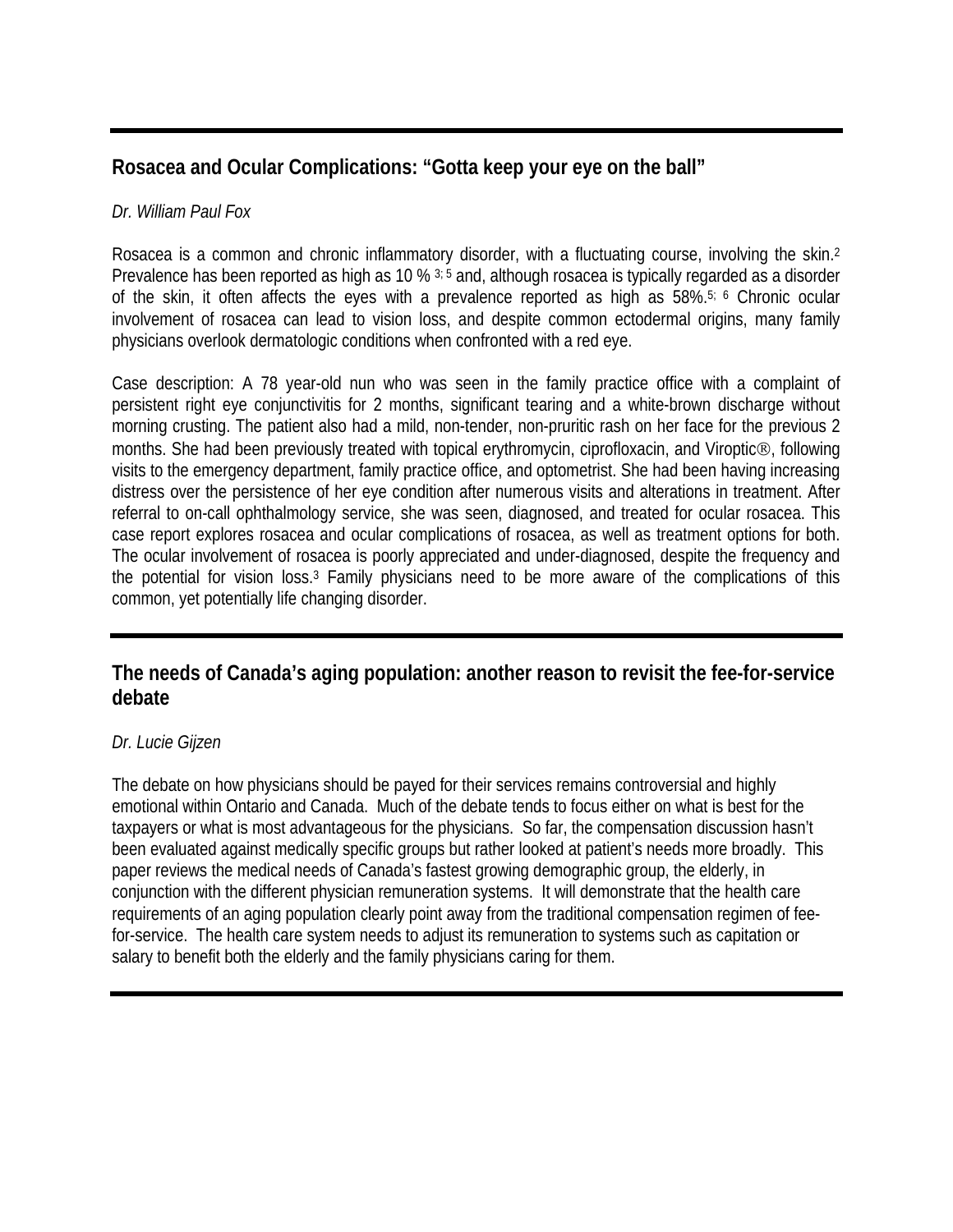# **A Case Study: Reproductive Health In Intellectually Disabled Women**

#### *Dr. Nin Jing*

 A common ethical dilemma facing many community health professional is the provision of proper and necessary medical care to developmentally disabled patients. This special population usually lacks sufficient knowledge to make correct decisions and following the required medical instructions. The medical care becomes further complicated when the patients' family and children are involved in this process. Finally, it is the primary care physicians' responsibility to consider a holistic approach by considering the interest of the community and society at large when addressing the concerns of disabled patients'. This article presents a case study for a intellectually disabled woman who intends to pursue becoming pregnant. The research explores methods of how to care for this patient by assisting in the difficult decision making process which involves a multidisciplinary care setting. Role of trust, communication and compromise is emphasized in this case as the essence to provide the necessary care for the patient's best interest.

# **The Difficult Patient**

#### *Dr. Allison MacQueen*

Approximately 15% of patient encounters are rated as difficult by physicians. How can we approach these situations and patients in a proactive way, to create a positive therapeutic alliance?

The first step is to identify the contributing factors. These can include patient and physician characteristics as well as the environment in which the encounter occurs. Next, by recognizing what type of patient you are dealing with, you can modify your approach and tailor it specifically to your patients needs. The most common difficult encounters include those that involve overly-emotional individuals, drug seekers, frequent flyers and psychosomatic concerns.

Not all patients will fit a certain category, but there are several ways that we can troubleshoot when a difficulty occurs. With a little practice and forethought, these patient encounters can be mutually satisfying and can even be quite rewarding.

# **Case Report: Bupropion for weight loss in an overweight 44 year old woman with mild depressive symptoms**

#### *Dr. Laura Montour*

The development of practical new approaches to assist in weight loss is imperative. Overweight and obese individuals have a tremendous impact on our health care system, with health consequences such as diabetes and hypertension. In the past, medications for weight loss have had deleterious side effects. The weight loss medications currently approved are costly and can have problematic side effects (7). In order to have meaningful effect, pharmacologic weight loss treatments need to be affordable and well tolerated.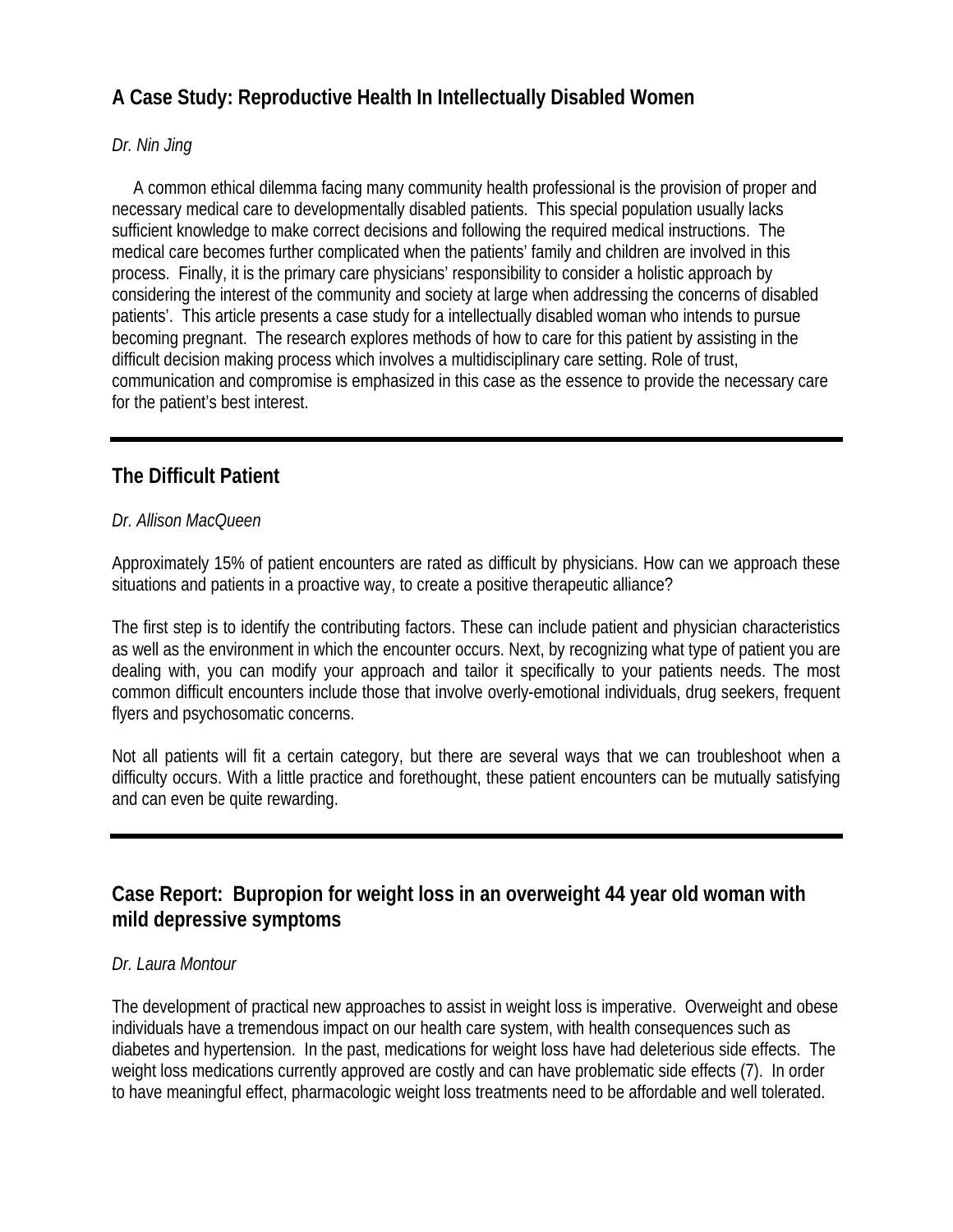Bupropion has been shown in various short-term studies to cause "modest" weight loss (2)., I identified a 44 year old, at risk, overweight woman at her periodic health exam and followed her from November 2007 to February 2008. She was highly motivated to lose weight and had been unsuccessful losing weight with lifestyle alone, and with Meridia. She did achieve some weight loss with Meridia and Orlistat, but there were financial barriers and she could not tolerate the side effects of Orlistat. Bupropion is not approved for weight loss but I believed that this may be an option because she also had concurrent mild depressive symptoms. This patient was monitored closely over 12 Weeks for 30 minute visits focusing on psychosocial barriers to weight loss and medication side effects. She did not have any side effects and at 12 weeks she had lost 20 lbs, over 11% of her total body weight, thereby decreasing her risks of obesityrelated comorbidities. This case illustrates how bupropion shows promise as an affordable and well tolerated pharmacologic option for weight loss.

# **Patient Centered Care Strategies: The role of Information and Information Technologies**

#### *Dr. Shamidah Noorani*

Whilst physicians and care providers have made significant changes in clinical care processes to ensure, facilitate and promote patient-centric care; the same cannot yet be said about how information and information technologies are conceived, designed, incorporated, implemented and utilized to realize and facilitate this paradigm – the paradigm that enables patients to take center stage in coordinating and managing their health and health care experience. Most information and information technology solutions aim to automate the care provider's traditional administrative processes (billing, coding, scheduling, etc) and recreate an electronic version of the patient's paper chart for clinical care management. A gradually increasing number of solutions further attempt to provide the patient some access to this information. Information shared between patient and the care provider is still limited to "informed" consent and generic patient education material. There remains an untapped opportunity for innovation that enhance targeted and personalized exchange of information between patient and care providers together with the appropriate information tools that empower patients to take greater charge of and participate in their care process.

This essay attempts to explore the current status of thought, approaches, opportunities and obstacles towards patient centered information systems, and offers a potential emerging vision and direction as to how such an information architecture may shape up in the future.

### **Review Of Clinical Prediction Rules In Predicting The Risk Of Bleeding In Patients Taking Warfarin**

#### *Dr. Khalid Nurae*

**PURPOSE:** To review the predictive ability of clinical prediction rules for estimating the risk of bleeding in patients taking warfarin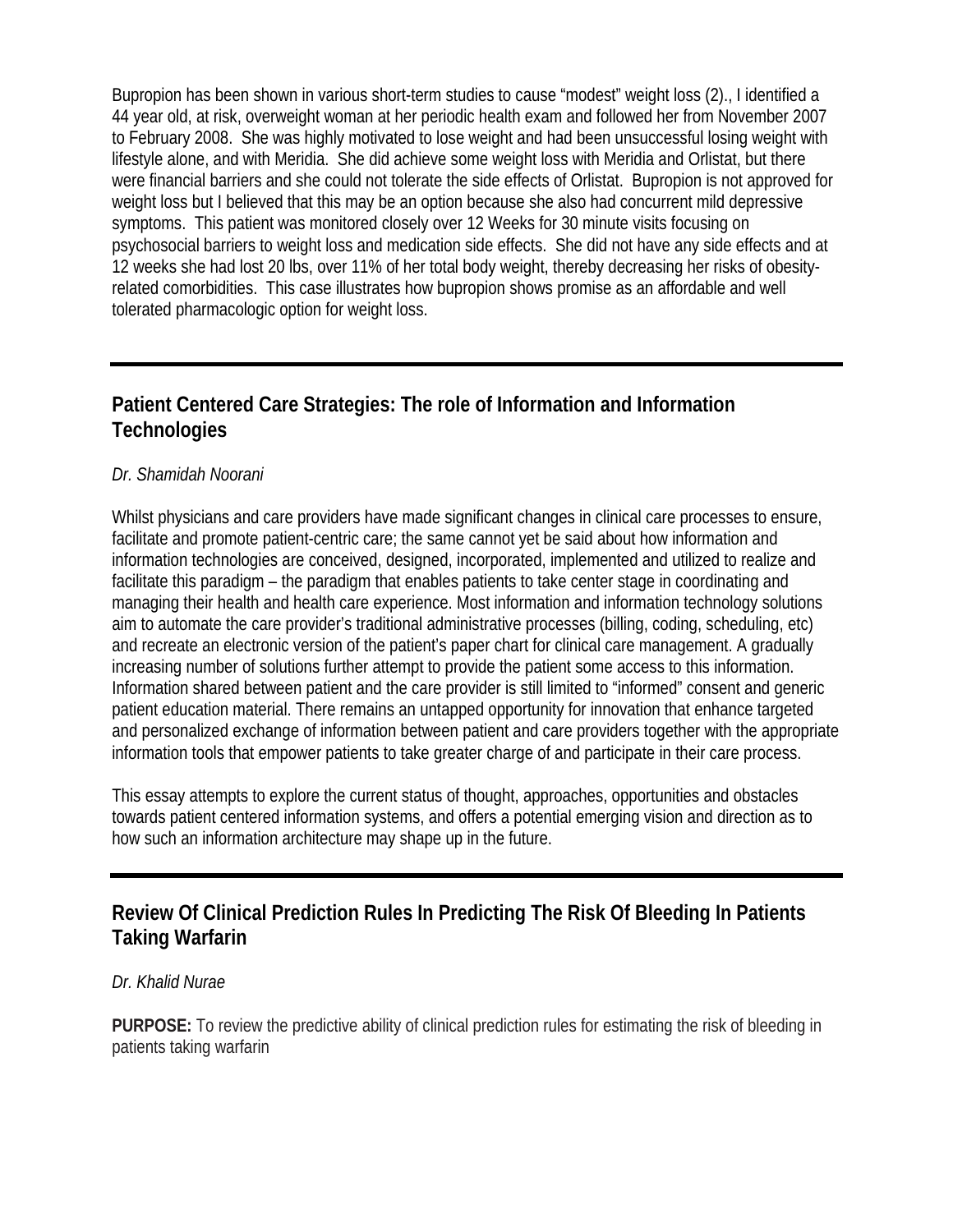**METHODS**: Literatures were identified through PubMed MEDLINE (1966-December 2007), EMBASE (1980-December 2007) and Cochrane Database of systemic Reviews (to December 2007) using the search terms anticoagulant or warfarin and bleeding, hemorrhage, risk assessment, prediction, and prediction rules. Additional references were obtained through review of references from articles obtained. Articles included in this review all used a clinical prediction rule to estimate the risk of bleeding in patients taking warfarin. The quality of the studies and readiness of the predictive tools to be used in clinical settings were assessed.

**RESULTS:** Seven studies met review eligibility criteria. The modified outpatient bleeding risk index is assessed as having moderate predictive ability with a likelihood ratio of 9.06 in predicting the risk of bleeding in patients classified as high risk for bleeding. In terms of its readiness for use in clinical practice it is classified as having level 2 evidence.

**CONCLUSIONS:** The modified outpatient bleeding risk index can be used as an evidence-based guide for assessing the risk of warfarin-related bleeding for patients taking warfarin. It can be used in conjunction with other assessments and clinical judgment specific to individual patients to determine appropriateness of warfarin therapy. Knowledge of the risk category could indicate those in whom closer monitoring of anticoagulant therapy may be of benefit. The ability to classify patients with greater risk for hemorrhage could be beneficial in guiding warfarin therapy and could be incorporated in decision aids.

# **Counselling the Athlete: Proper Weight Gain and Use of Ergogenic Aids**

#### *Natalie Pang*

Athletes throughout history have ingested supplements in the goal of increasing muscle mass and enhancing performance. The use of these ergogenic aids has gained popularity in the second half of the 20<sup>th</sup> century because of the media exposure of certain famous athletes as well as the accessibility of products over the internet. The purpose of this discussion is to provide background for a patient information handout regarding proper weight gain in sports and the use of ergogenic aids. In addition, this brief overview will allow family physicians to better understand the mechanism of action, the effectiveness, and the adverse effects of protein supplements, creatine, stimulants, human growth hormone, anabolic steroids, and steroid precursors.

# **Review of Current Literature; IgA Nephropathy**

#### *Dr. Martin Schleich*

IgA nephropathy is the most common type of primary glomerulonephritis in the world, and although considered a "benign" condition, in North America it leads to ESRD in approximately 30% of patients. In IgA nephropathy, IgA immune complex deposits (along with IgG and C3) in the mesangium of the kidney, leading to a an destructive inflammatory reaction that will ultimately cause mesangial damage, and renal impairment. IgA nephropathy can present as gross hematuria following an upper respiratory infection, however only half of patients present this way, the remainder, present either incidentally, on a random urine dip, showing microscopic hematuria or evidence of proteinuria, or rarely with nephrotic syndrome or a